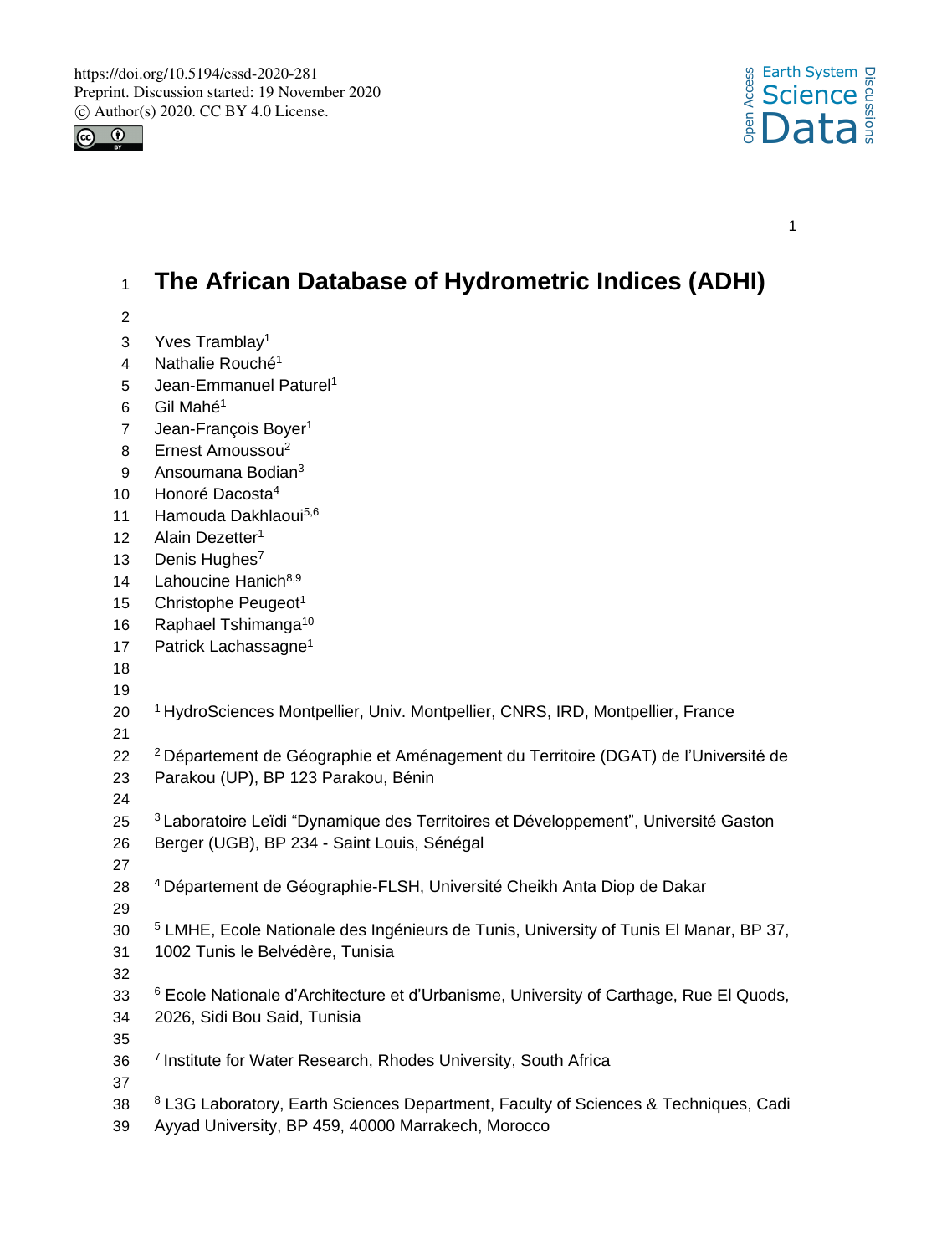



| 40      |                                                                                              |
|---------|----------------------------------------------------------------------------------------------|
| 41      | <sup>9</sup> Mohammed VI Polytechnic University (UM6P), Centre for Remote Sensing and        |
| 42      | Application, Morocco                                                                         |
| 43      |                                                                                              |
| 44      | <sup>10</sup> Congo Basin Water Resources Research Center - CRREBaC, University of Kinshasa, |
| 45      | Kinshasa, Democratic Republic of the Congo                                                   |
| 46      |                                                                                              |
| 47      |                                                                                              |
| 48      |                                                                                              |
| 49      |                                                                                              |
|         |                                                                                              |
| 50      |                                                                                              |
| 51      |                                                                                              |
| 52      |                                                                                              |
| 53      |                                                                                              |
| 54      |                                                                                              |
| 55      |                                                                                              |
| 56      |                                                                                              |
| 57      |                                                                                              |
| 58      |                                                                                              |
| 59      |                                                                                              |
| 60      |                                                                                              |
| 61      |                                                                                              |
| 62      |                                                                                              |
| 63      |                                                                                              |
| 64      |                                                                                              |
| 65      |                                                                                              |
| 66      |                                                                                              |
| 67      |                                                                                              |
| 68      |                                                                                              |
| 69      |                                                                                              |
| $70\,$  |                                                                                              |
| $71$    |                                                                                              |
| $72\,$  |                                                                                              |
| 73      |                                                                                              |
| 74      |                                                                                              |
| 75      |                                                                                              |
| 76      |                                                                                              |
| $77 \,$ |                                                                                              |
| 78      |                                                                                              |
| 79      |                                                                                              |
|         |                                                                                              |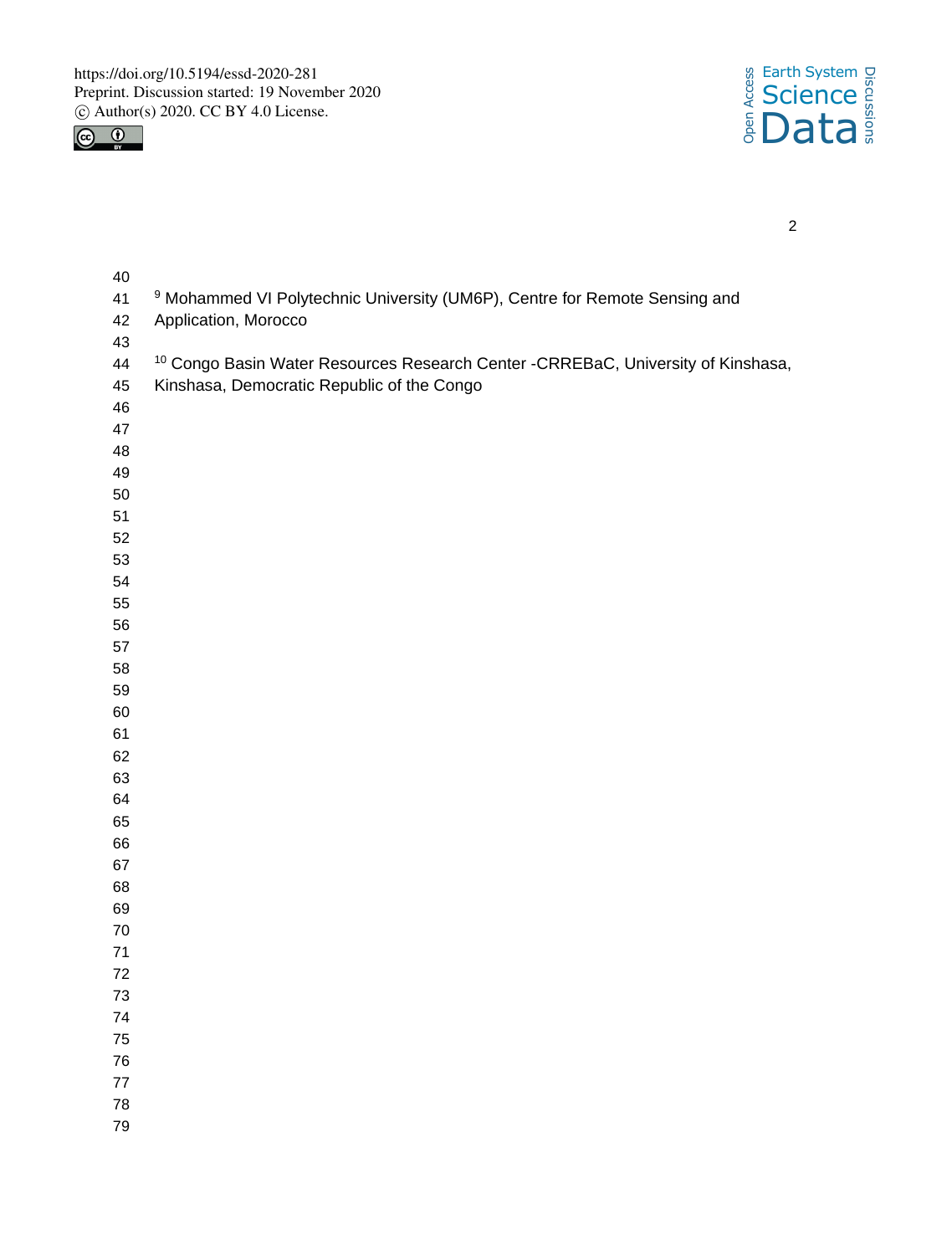



### **Abstract**

 The African continent is probably the one with the lowest density of hydrometric stations currently measuring river discharge, despite the fact that the number of operating stations was quite important until the 70s. This new African Database of Hydrometric Indices (ADHI) is compiling data from different sources carefully checked for quality control. It includes about 1500 stations with at least 10 years of daily discharge data over the period 1950-2018. The average record length is 19 years and for over 100 stations complete records are available over 50 years. With this new dataset spanning most regions of the African continent, several hydrometric indices have been computed, representing mean flow characteristics and extremes (low flows and floods), and are made accessible to the scientific community. The database will be updated on a regular basis to include more hydrometric stations and longer time series of river discharge. The ADHI database is available for download at: https://doi.org/10.23708/LXGXQ9 (Tramblay and Rouché, 2020).

### 

## **1. Introduction**

 There is a growing need for large-scale streamflow archives (Addor et al., 2020; Hannah et al., 2011), that are extremely useful to evaluate continental land-surface simulations (Newman et al., 2015; Ghiggi et al., 2019; Do et al., 2020), remote sensing data products (Beck et al., 2017; Brocca et al., 2019; Forootan et al., 2019; Satgé et al., 2020), develop operational flood or drought monitoring systems (Alfieri et al., 2020; Harrigan et al., 2020; Lavers et al., 2019; Thiemig et al., 2011), or evaluate aquifers outflows and characteristics (Dewandel et al., 2003, 2004). In Africa, the density of active monitoring networks is lower compared to other continents and there are challenges in the exchange of hydrometric data across countries (Mahé and Olivry, 1999; Viglione et al., 2010; Mahe et al., 2013; Stewart, 2015; Dixon et al., 2020).

 African countries are largely under-represented in large-scale databases such as the Global Runoff Data Center (GRDC) or the recent GSIM initiative (Do et al., 2018; Gudmundsson et al., 2018), and/or the time series are mostly not updated. At the African scale, there is still a lack of coordination for hydrological data collection and dissemination, despite the launch in 1975 of the UNESCO Intergovernmental Hydrological Program (IHP) dedicated to water research, water resources management, as well as education and capacity building. This programme enhanced the set up and management of international rainfall and runoff databases at the regional scale of the FRIEND programs (Van Lanen et al., 2014), but these are still largely not updated.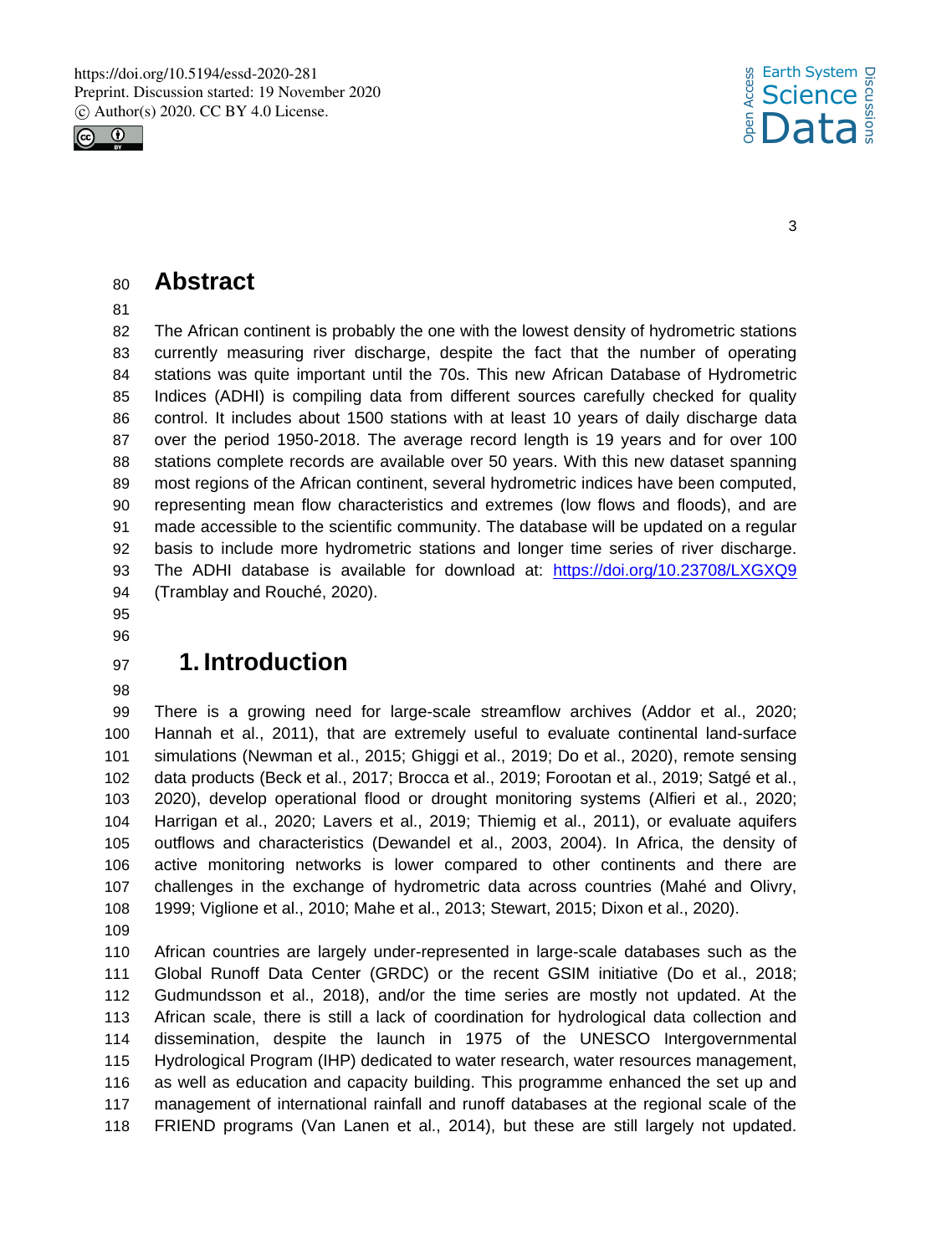



 There is still not enough partnership between the national hydrological services and in many countries licensing issues prevent the distribution of the data collected.

 The density of monitoring networks in Africa has been declining over time; a serious concern for hydrologists since data acquisition and experimental data analysis remain central to understand hydrological processes and their spatio-temporal variability (Hannah et al., 2011; Roudier et al., 2014; Blume et al., 2016; Beven et al., 2020). There are mainly two reasons for this decline: the budgetary austerity measures imposed by the international financial institutions, the lack of permanent funding of national hydrological services, and the typically low number of well-trained technical staff in these departments (Bodian et al., 2016, 2020; Hannah et al., 2011). As a result, hydrological monitoring is now often dependent on research projects that cannot support long term observations. Studies focusing on regional river discharge variability are rare at the scale of Africa due to the lack of data. For instance, Conway et al. (2009) could only present a study of a reduced number of representative regional basins in their study of African rivers variability during the XXth century, and Roudier et al. (2014) compared only published anomaly results rather than direct measurements in their review of climate change impacts on the hydrology of West Africa.

 Since in many cases, there are strict conditions related to the redistribution of un- processed data (Do et al., 2018), it is very often not possible to provide the complete time series of discharge data. Nevertheless, hydrological indices or hydrological signatures are useful to characterize the behavior of different components of river discharge, from low flows, annual runoff to floods (Addor et al., 2018; McMillan et al., 2017), and to assess the potential impact of climate change and human activities on river regimes (Mahe et al., 2013; Gnann et al., 2020). They can be used for various purposes, including basin classifications, aquifer properties characterization, hydrological predictions in ungauged catchments (Westerberg et al., 2016) and to investigate long term trends for different hydrological processes (Do et al., 2017; Nka et al., 2015). We introduce here the African Dataset of Hydrometric Indices (ADHI) that aims at giving access to an ensemble of hydrometric indices computed from an unprecedented large ensemble of stations with daily discharge data (Tramblay et al., 2020, Tramblay and Rouché, 2020). Thus, a minimum of useful information regarding the African rivers variability over the last 68 years can be shared with the international community, while respecting the confidentiality of the original records when these are not allowed to be publicly shared by the national authorities.

- 
-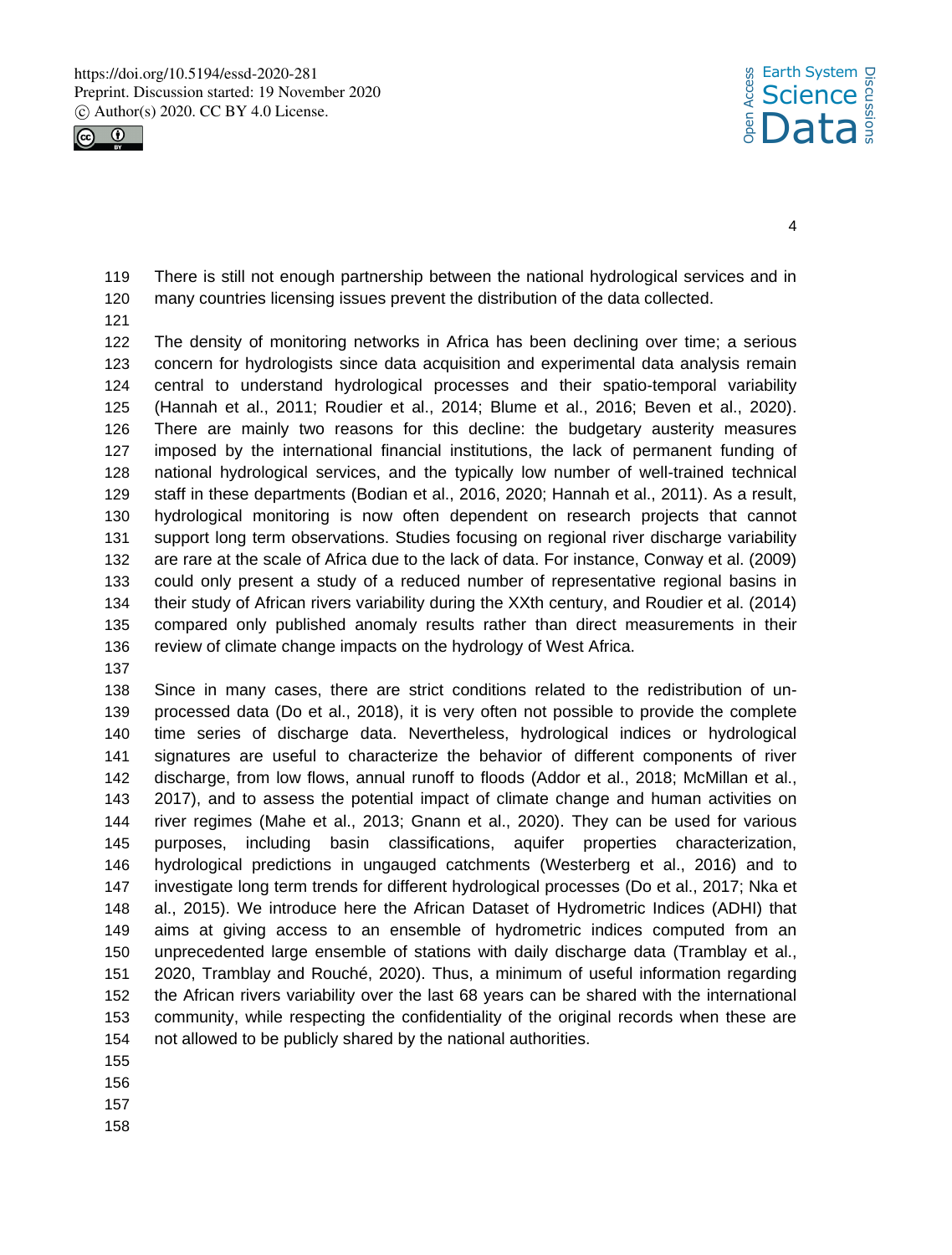



## **2. Data sources and processing**

### **2.1 Data collection**

 The database used in the present work is based on the collection of stations from the Global Runoff Data Center (GRDC) and the SIEREM database (Boyer et al., 2006; Dieulin et al., 2019). The hydro-climatological data contained in SIEREM is the legacy from the former *Laboratoire d'Hydrologie* of the *Office de la recherche scientifique et technique outre-mer* (ORSTOM, now *Institut de Recherche pour le Développement*, IRD, France). It must be noted that in addition to the daily data, the SIEREM database also contains instantaneous rainfall and discharge for hundreds of experimental small catchments mostly established in the 1950s and 1960s. The criterion to include a station in the ADHI database is to have a minimum of 10 full years of daily discharge data between 1950 and 2018. Most of the hydrological stations in French-speaking countries have been set up and managed for decades by the ORSTOM Institute (Mahe and Olivry, 1999). At the time the data were processed, the SIEREM database included a total of 1046 series, with several of them being duplicates of the same monitoring station but for different time periods. There are a total of 101 stations with 2 times series, 42 stations with 3 time series, 24 stations with 4 time series and 7 stations with 5 time series. In most cases, one time series includes the longest record and that one was kept for the analysis in the present paper. For some stations, the different time series were differing substantially during the same period, due to different rating curves. A careful inspection of these series led to the elimination of erroneous or doubtful data. Only for 17 stations the time series were concatenated, after making sure the rating curve(s) applied on the different time periods to compute river discharge were adequate, by comparing daily runoff on a common period. Additionally, to these 1046 series, 933 stations have been retrieved from the GRDC database. For 106 of these stations, there was a duplicate station in the SIEREM database with longer time series and the latter were selected. After this data quality processing step, 673 stations were kept for SIEREM and 800 for the GRDC database for a total of 1473 stations (Figure 1). Figure 2 depicts the number of stations available per year, showing a sharp decline at the end of the 1980s, and shows the number of stations having from 10 to 69 years of record. It can be seen that, for about 100 stations, complete records are available over 50 years.

#### **2.2 Data quality**

 Since the data collected are sometimes from manual records, they are subject to possible errors in the reporting of discharge values. About outlier detection, no single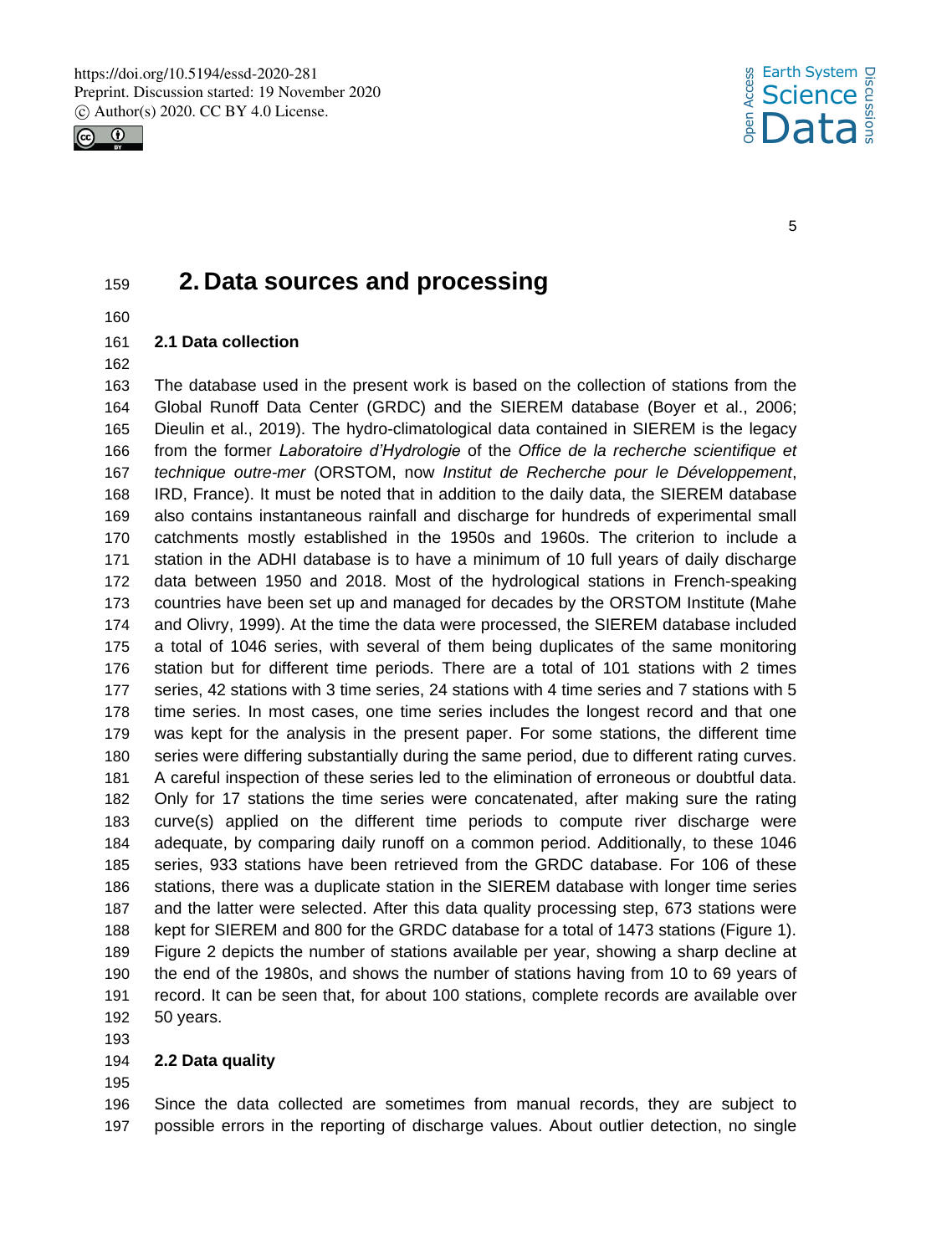



 method can outperform visual inspection and local expert knowledge (Crochemore et al., 2020). Indeed, in rivers with a strong variability in the annual regime and extremes, the most important flood peaks may be wrongly reported as outliers. Consequently, we carried out a visual inspection of the data when the maximum value was exceeding 5 times the median discharge. For only a few data points obvious errors were detected, with discharge exceeding by several orders of magnitude the median flow, and for these cases the data has been reported as missing data in an absence of an objective criterion to correct the record. In addition, through visual inspection it was possible to identify stations where some gap filling methods have been applied (13 stations) or where the data are suspicious (28 stations). A flag has been added in the metadata to identify these stations. It is worth noting that, for the stations of the SIEREM database, most of the data were analyzed and criticized prior to the inclusion in the database by the former ORSTOM hydrology laboratory, with therefore a much reduced level of error in the archived data.

 In addition, to detect possible shifts in the data due to non-natural influences, such as an artificial drift in the monitoring devices, changing instrumentation, recalibration of the rating curve, or river regulation by dams or reservoirs, the Pettitt test (Pettitt, 1979) was applied to mean annual runoff series. We reported the cases when the null hypothesis of homogeneity was rejected, at the 5% significance level. 14 stations are reported with homogeneity breaks in the metadata and this result was consistent with a visual inspection. Since the possible causes of these changes in flow regime could be many folds and should be investigated with a more detailed case-by-case analysis, we choose to keep these stations in the database, but to flag them accordingly.

#### **2.3 Climate characteristics**

 This data collection results in the largest ever built database of daily discharge data in Africa. These stations belong to different climate zones, according to the Köppen- Geiger climate classification (Peel et al., 2007). The main climate zone represented is Savannah (class Aw) for 687 stations corresponding to west and central Africa basins. The second most represented climate zone is Steppe-hot (Bsh) for 207 stations located in the Sahel region and south Africa (Botswana, Namibia). The temperate with dry winter classes (Cwa and Cwb) includes 187 and 125 stations, respectively located in south Africa (Zambia, Angola, Rwanda, Mozambique, South Africa and Zimbabwe). The 98 stations belonging to the Desert-hot class (Bwh) are mostly located in the northern and southern boundaries of the Sahara Desert. 87 Stations under a temperate climate with dry hot summer, corresponding to Mediterranean climate (Csa) are found in North Africa and the southwestern part of South Africa. Thus, the selected river basins are representative of most of the climate zones in Africa. It must be noted that for large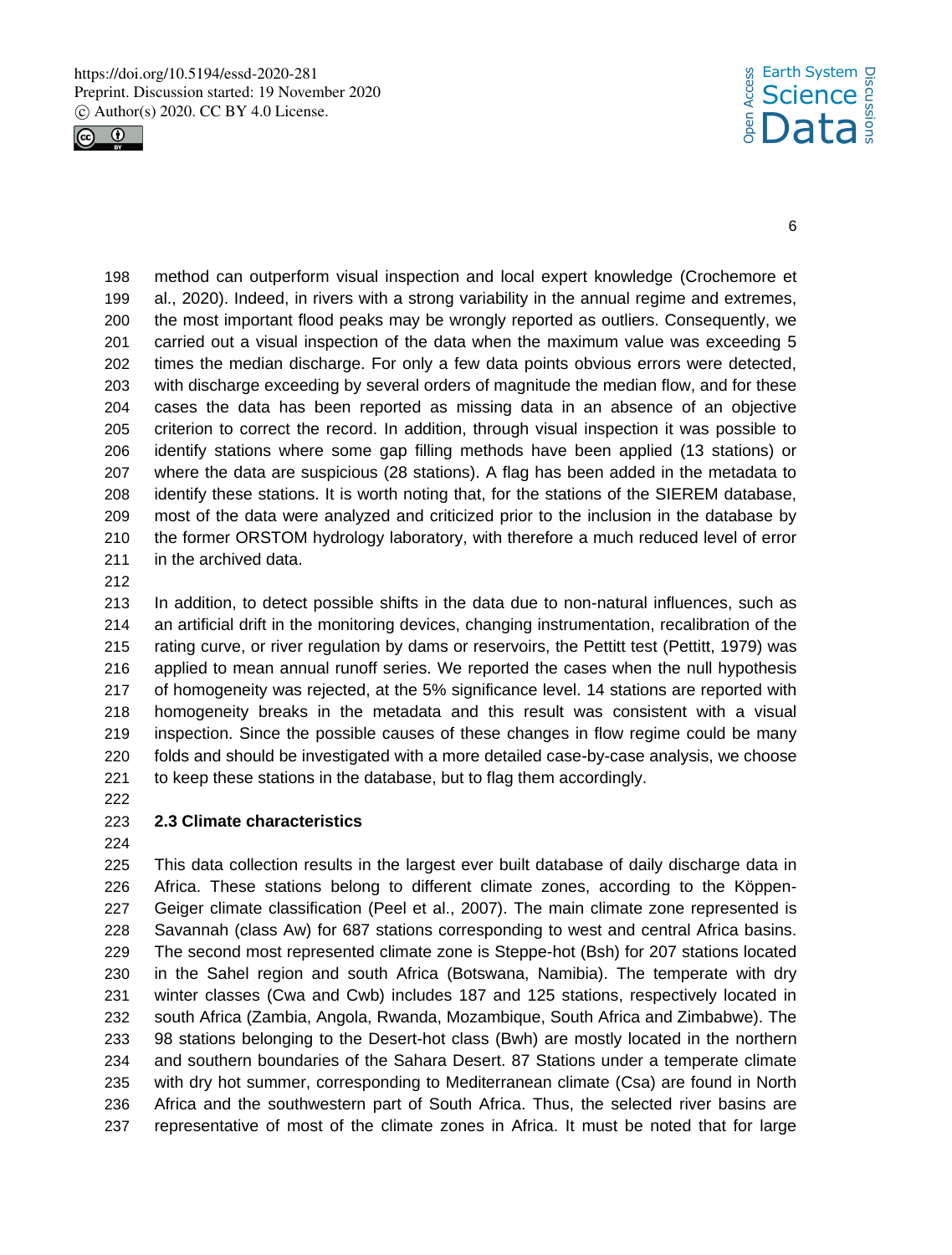



 basins, such as the Congo, Niger or even the Orange rivers, the climate type at the outlet may not be representative of the whole catchment, that may span over diverse climate zones.

#### **2.4 Catchment delineation and information about river regulation**

 Station catchments areas have been delineated with the Hydroshed Digital Elevation Model (DEM) at 15 sec resolution using the TopoToolbox2 algorithm (Schwanghart and Scherler, 2014). The map of the catchments is shown in Figure 3. Despite a careful check of the geographic coordinates of the stations, this type of automatic catchment delineation procedure is prone to some errors, in particular in regions with low elevation and flat terrain properties. For several hundred of catchments it is possible to compare the results of the automatic delineation procedure with the catchment boundaries available in the SIEREM database, which have been most often individually delineated and carefully checked from ground knowledge over the years (Dieulin and Boyer, 2005). From the catchment delineated, the mean, maximum and minimum altitude have been extracted and included in the metadata.

 Dams and reservoirs have also been extracted and added in the metadata of the stations. The Global Reservoir and Dam Database (GRanD) v1.3 (Lehner et al., 2011) has also been considered to identify regulated basins. The number of dams included in each river basin has been extracted using the catchment boundaries. As shown in the metadata of GRanD, most of the dams in Africa basins have been constructed around the 1970s (Figure 4). The rivers could be considered regulated if at least one dam exists in the catchment area, otherwise the river is considered natural (Figure 1). However, the influence of dams and reservoirs on the flow regime are linked to the location of the regulation structure, the portion of the basin controlled, and the management strategies. For instance, in a large basin with only one dam located on a small headwater catchment, its influence may not be distinguishable at the river outlet. On the other hand, a station located immediately downstream a dam outlet may have its flow regime strongly impacted by dam operations. It should be also noted that other regulation structures like small dams or water diversion channels that may not be included in the GRanD database could be present in the catchments considered natural (Lehner et al., 2011; Pekel et al., 2016). This is particularly the case in semi-arid areas where earthen- made channels, often informal, draw their water supply from the river itself, by building small diverting structures (Underhill, 1984; Kimmage, 1991). They can represent a large number of structures, but a variable amount of water withdrawal at the basin scale (Barbier et al., 2009; Bouimouass et al., 2020). Similarly, no data is available yet on the importance and impact of groundwater abstraction, if any, on the flow regime measured at the stations.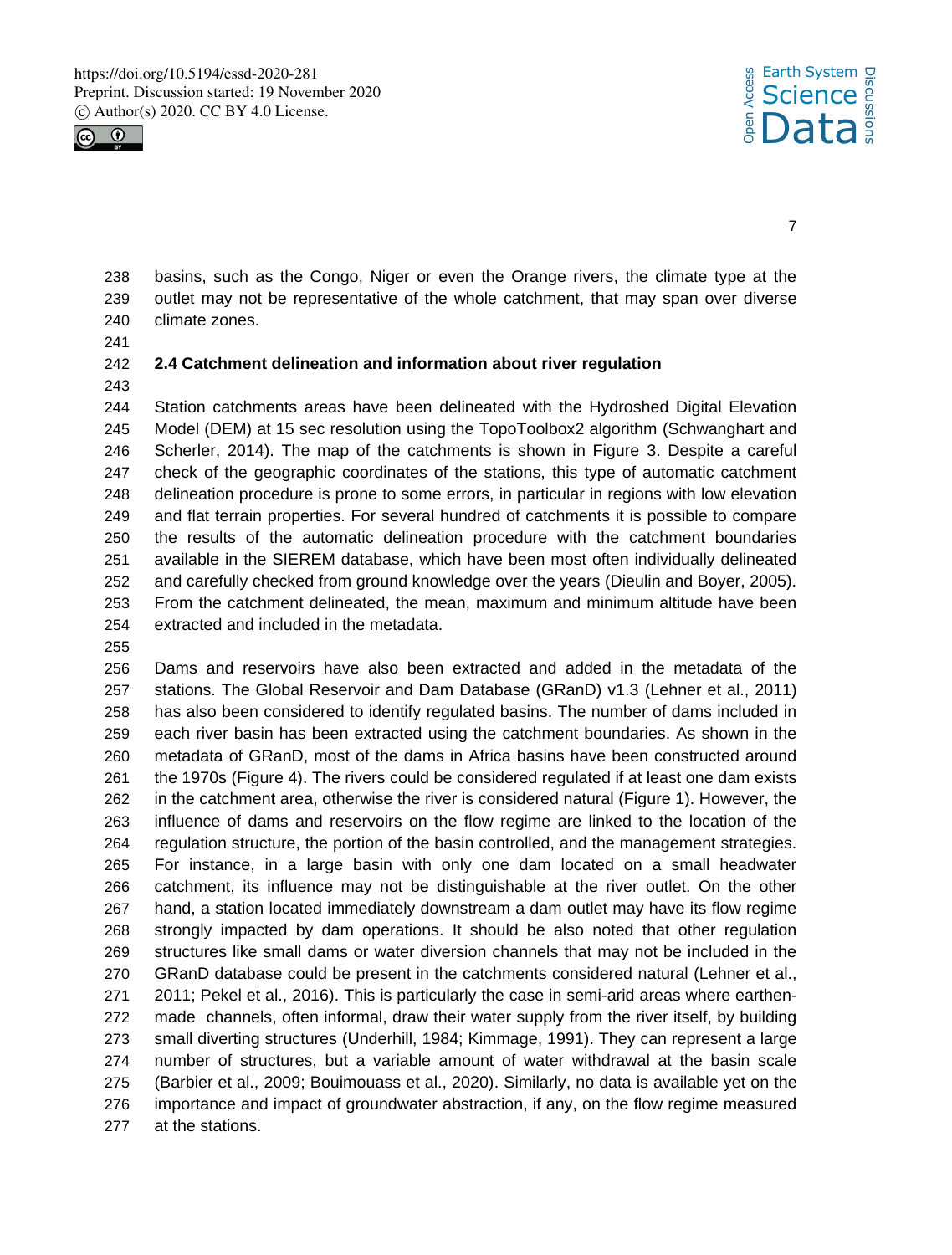



# **3. Hydrometric indices**

 Here is presented the list of indices computed from daily discharge data. It includes absolute indices, for example annual maximum daily discharge but also relative indices computed with a base period as reference, such as standardized drought indices. The indices are computed for a given year only if there is less than 5% missing data.

### **3.1 Indices computed on the whole record**

 These indices have been computed using the whole time series available for each station. Consequently, they are computed on different base periods depending on the stations, with the period of record for each station being made available in the

- metadata. These indices include:
- 

293 1. Mean daily streamflow, the arithmetic mean of daily data

- 2. Standard deviation of daily streamflow
- 3. Minimum daily streamflow
- 4. Maximum daily streamflow
- 5. Mean monthly streamflow (12 values from January to December)
- 6. 5th, 10th, 25th, 50th, 75th, 90th, 95th and 99th percentiles of daily streamflow
- 
- **3.2 Indices computed on an annual basis**
- 

 These indices have been computed for each calendar year. This choice was motivated by the fact that hydrological years have different definitions across the different regions of Africa. For example, in North Africa and most of southern Africa the hydrological year starts in September, after the dry summer season, while in West Africa the hydrological year starts between January and March, depending on the latitude, with the annual maximum runoff occurring during the summer months. The use of calendar years has been also selected for consistency with other databases such as GSIM (Do et al., 2018; Gudmundsson et al., 2018). These indexes have been computed for the years with less than 5% missing data:

- 1. Mean annual runoff
- 2. Minimum of 7-days consecutive streamflow, per year, and corresponding date
- 3. Annual maximum runoff, and the corresponding date
- 

 This database includes a wide range of catchment sizes and rivers with different hydrological regimes, as shown on figure 5 displaying mean daily runoff against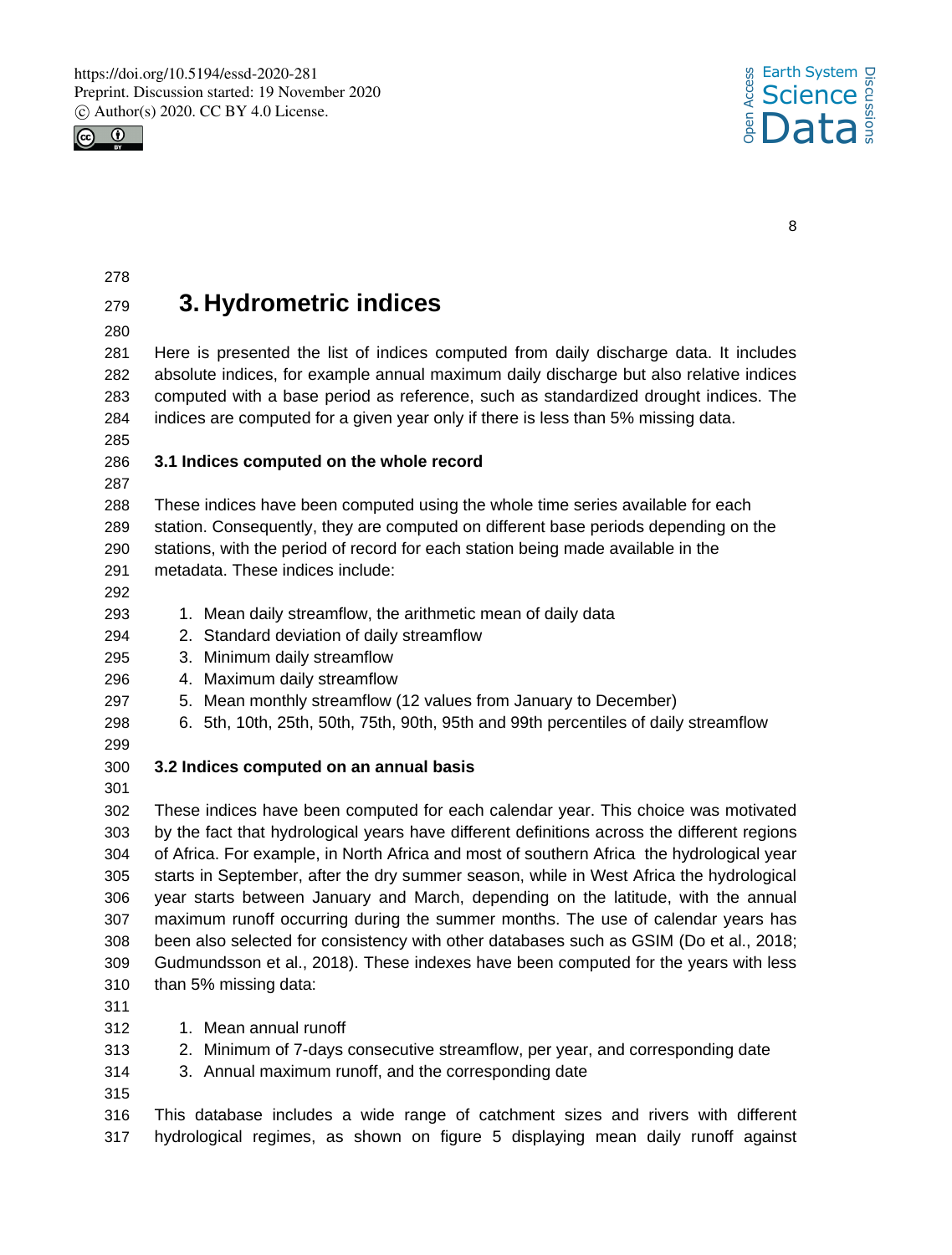



 catchment areas. From the supplied indices, other useful indicators could be derived. For example, for hydrogeology applications it would be interesting to compute the low stage specific discharge that is the ratio between the low-stage discharge and the area of the watershed. This can be an indicator of aquifers' contribution to river discharge. The main issue is related to the definition of the low-stage discharge. From the indices proposed in the present database, it could be 5th percentiles of daily streamflow or the minimum of 7-days consecutive streamflow, per year. Similarly, the low-flow index could be computed from the ratio of the 90th and 50th percentiles of daily streamflow (Smakhtin, 2001).

# **4. Data availability**

- The ADHI database is available for download at: https://doi.org/10.23708/LXGXQ9
- (Tramblay and Rouché, 2020). These different files are supplied in the AHDI database:
- 
- The stations.txt file contains:
- Unique identifier for each station
- Station code (native code from the original datasource)
- Data Source
- Catchment Area (km²)
- Mean Altitude (m)
- Maximum Altitude (m)
- Minimum Altitude (m)
- Station Name
- Starting year of the records
- Ending year of the records
- Longitude (WGS84)
- Latitude (WGS84)
- Number of dams from the GrandDam database
- Country
- Flag, 0: no identified data issue, 1: some gap filling detected, 2: suspicious data, 3:
- regime break
- 
- The sumary.txt file contains for each station (lines) the following
- variables (columns):
- 353 Mean daily streamflow  $(m^3/s)$
- Standard deviation of daily streamflow
- Minimum daily streamflow
- Maximum daily streamflow
- Mean monthly streamflow (12 values from January to December)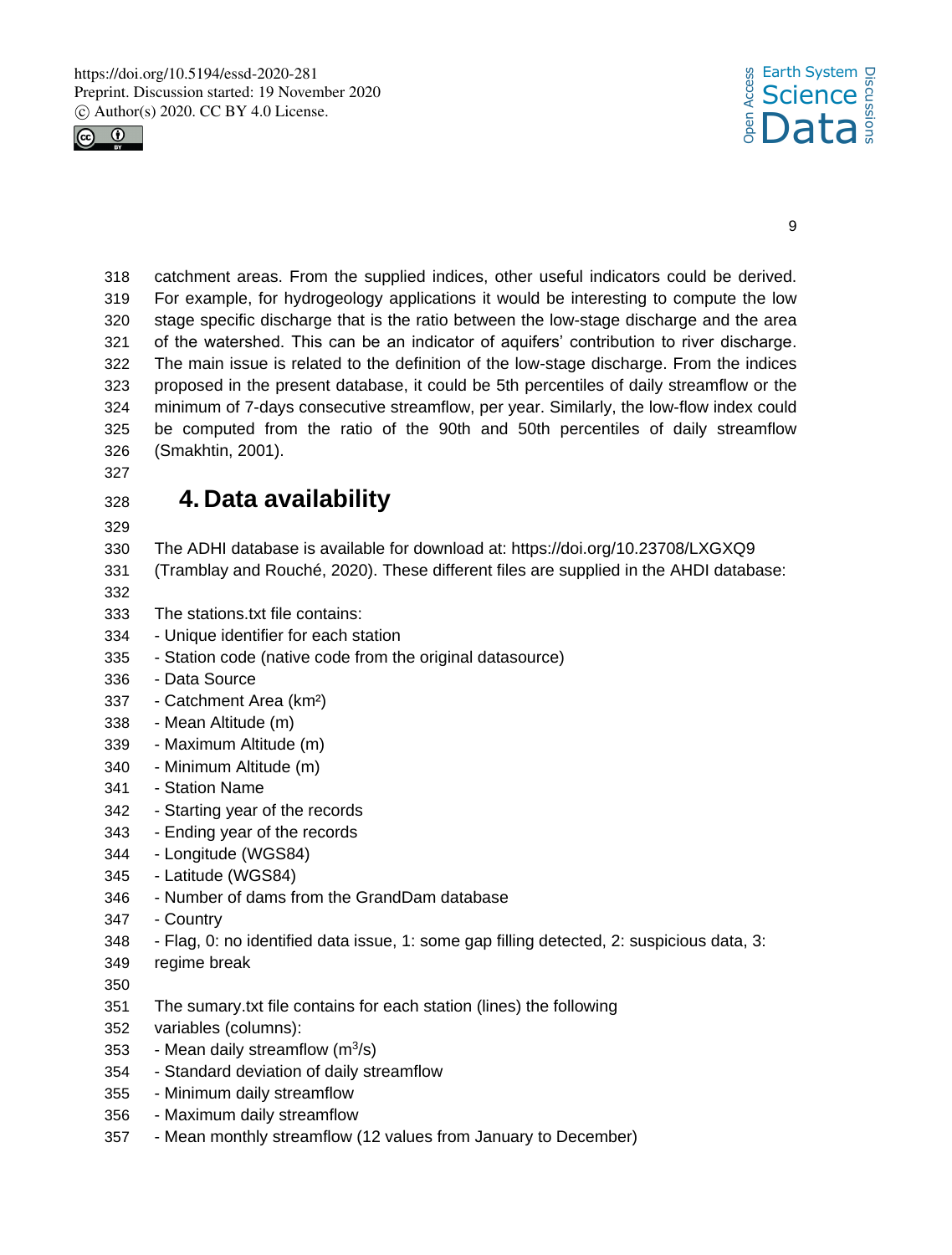



 - 5th, 10th, 25th, 50th, 75th, 90th, 95th and 99th percentiles of daily streamflow The compressed folders AnnualMean.zip, AnnualMax.zip, Annual7DayMin.zip, contains time series and corresponding dates for mean annual runoff, annual maximum runoff and annual minimum of 7-day discharge. There is one file per station. 

 The compressed folder Plots.zip contains for each station a plot of the daily discharge data available.

### **5. Conclusions and perspectives**

 This new hydrological database brings together the largest number of African river flow measurement stations, in comparison with other previously published datasets. It results from a pooling of the GRDC and SIEREM databases, built from contributions of several agencies in African countries in charge of the management of hydrological measurement networks. This database will be regularly updated with data from SIEREM and GRDC. The dataset provides a series of indices that describes mean and extreme runoff, allowing the characterization of the hydrological regime and applications linked to the management of water resources and hydrological risks. Since most of the pre- processing steps have been automated, it would be possible to increase the number of stations considered or the length of the data series, if more data would become available. The data from the SIEREM database is regularly updated from contributions of different organisms. In the future, individual contributions from researchers or institutes will be welcome to increase the spatio-temporal coverage of the data. The FRIEND programme (UNESCO/IHP) will also contribute to increase the number of stations through coordinated efforts at the regional level.

 More broadly, this ADHI database could contribute to a better knowledge on African hydrology. For instance, the impacts of dams on river discharge remains largely unquantified at the scale of Africa (Biemans et al., 2011). From these indices, various applications can be sought. For example, the percentiles of the daily streamflow could be useful to calibrate hydrological models using the flow duration curve (McMillan et al., 2017) and to constrain model outputs (Tumbo and Hughes, 2015; Ndzabandzaba and Hughes, 2017). Flow duration curves are also useful for catchment classification according to their rainfall-runoff response (Cheng et al., 2012). In the recent years, global runoff simulations have been provided by the Global Flow Awareness System, with land surface or global hydrological model driven by reanalysis data (Alfieri et al., 2020; Harrigan et al., 2020). Yet, due to the small number of stations representing African basins in the currently available databases preventing a robust calibration of the models, the hydrological simulations have a poor performance (Harrigan et al., 2020).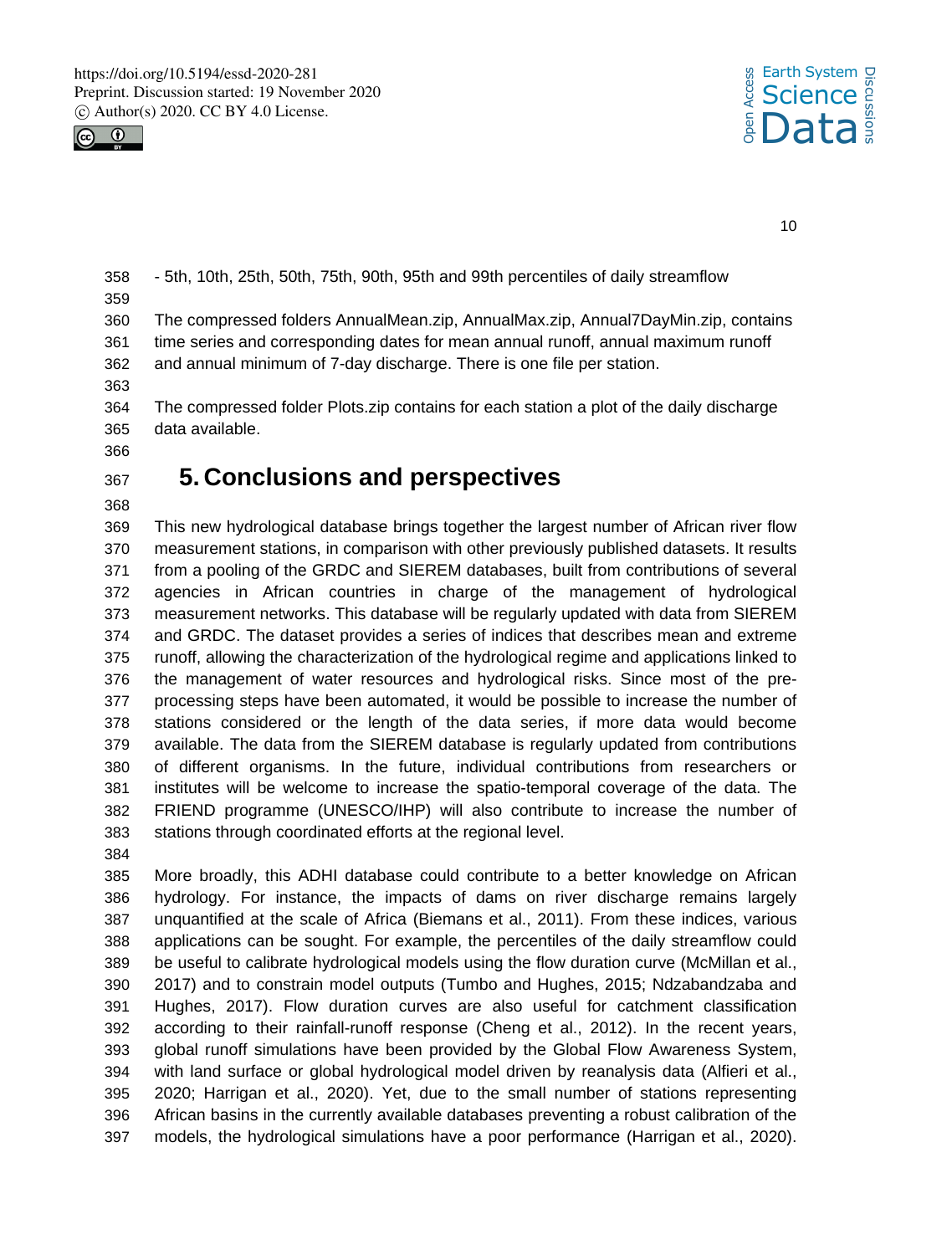



 More generally, this new ADHI database could open perspectives to apply hydrological models in African basins, in particular combined with recent remote sensing data products (Brocca et al., 2019; Satgé et al., 2020). Beside deterministic hydrological modelling approaches, several statistical methods to estimate the return levels of floods have been proposed, in order to safely design dams, reservoirs, sewers or other water regulation structures. Regional frequency analysis methods have been applied to estimate floods in ungauged basins in several African countries such as Morocco (Zkhiri et al., 2017), Tunisia (Ellouze and Abida, 2008), South Africa (Nathanael et al., 2018; Smakhtin et al., 1997), or the Volta basin (Komi et al., 2016). However studies at a larger regional scale remain very scarce (Farquharson et al., 1992; Padi et al., 2011) while there is a strong need to improve the knowledge on hydrological hazards in African countries (Di Baldassarre et al., 2010). With this recent database becoming available, it could be possible to develop regional frequency analysis techniques for floods or low flows tailored for the African context, taking also into account the impacts of global changes.

#### **Acknowledgements**

 River runoff has been obtained from The Global Runoff Data Centre, 56068 Koblenz, Germany and included in the database with their authorization. We would like to thank the GRDC for granting access to their data. A large part of the data processed in the present study comes from the SIEREM database, and the authors wish to express their gratitude to all the persons who contributed to this database over the years.

The database is available from the online repository: https://doi.org/10.23708/LXGXQ9

- Additional indices could be computed upon reasonable request to the corresponding author.
- 

 This work is dedicated to the memory of Claudine Dieulin who passed away in January 2020 during the course of this project

- 
- 
- 
- 
- 
- 
- 
- 
-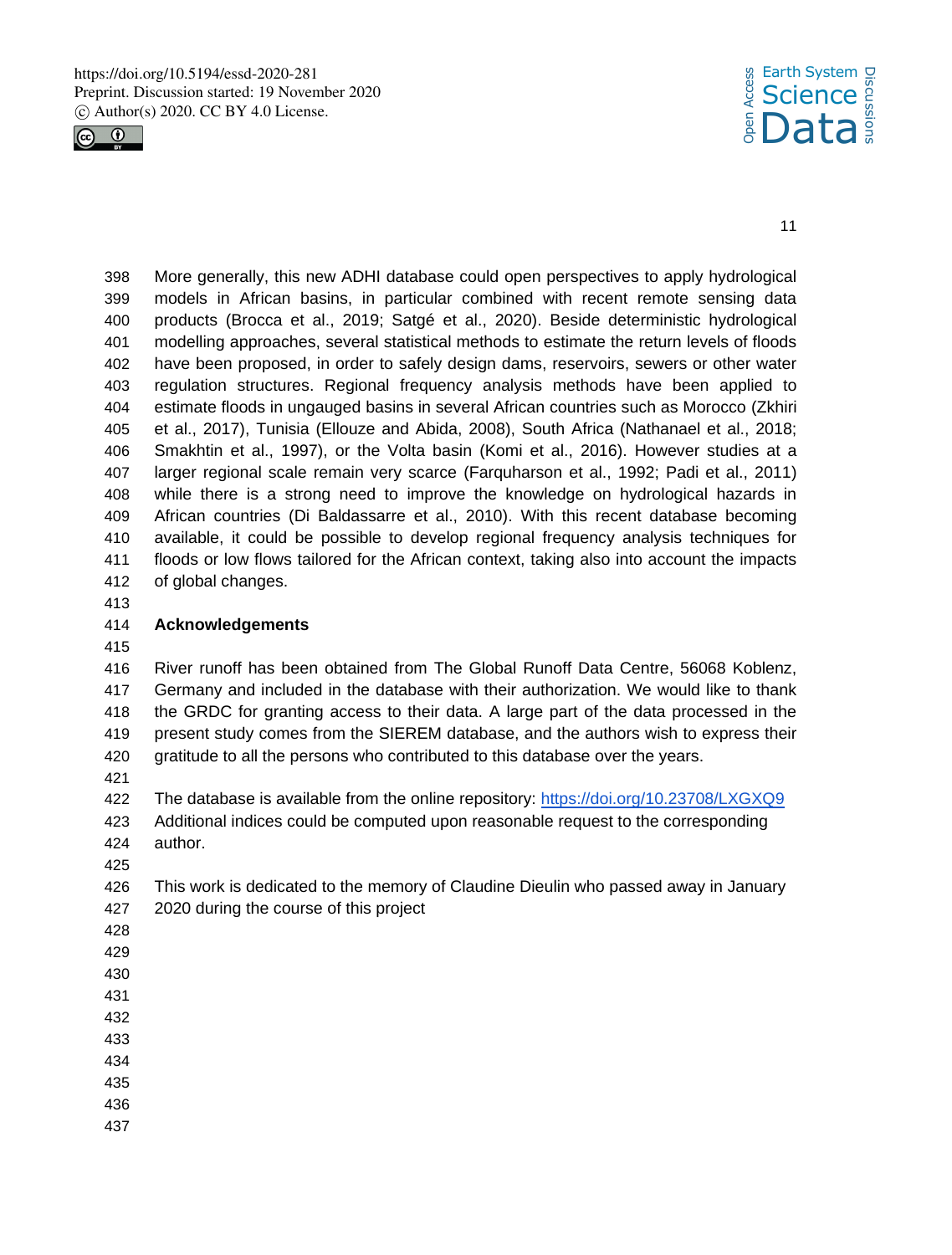



| 439 |                                   |           |
|-----|-----------------------------------|-----------|
| 440 | <b>Figures</b>                    |           |
| 441 |                                   |           |
|     |                                   | ${\bf N}$ |
|     |                                   |           |
|     |                                   |           |
|     |                                   |           |
|     |                                   |           |
|     | Natural (1095)                    |           |
|     | Regulated (378)                   |           |
|     | Annual precipitation              |           |
|     | $\mathbf 0$                       |           |
|     | 500 1 000<br>2 000 Km<br>$\bf{0}$ |           |

 

 Figure 1: Map of available stations, regulated basins refer to basins with at least one dam in the catchment. Mean annual precipitation between 1970 and 2000 is provided from the WorldClim database (Fick and Hijmans, 2017). Basins are considered regulated if they contain at least one dam or reservoir from the GRanD database (Lehner et al., 2011)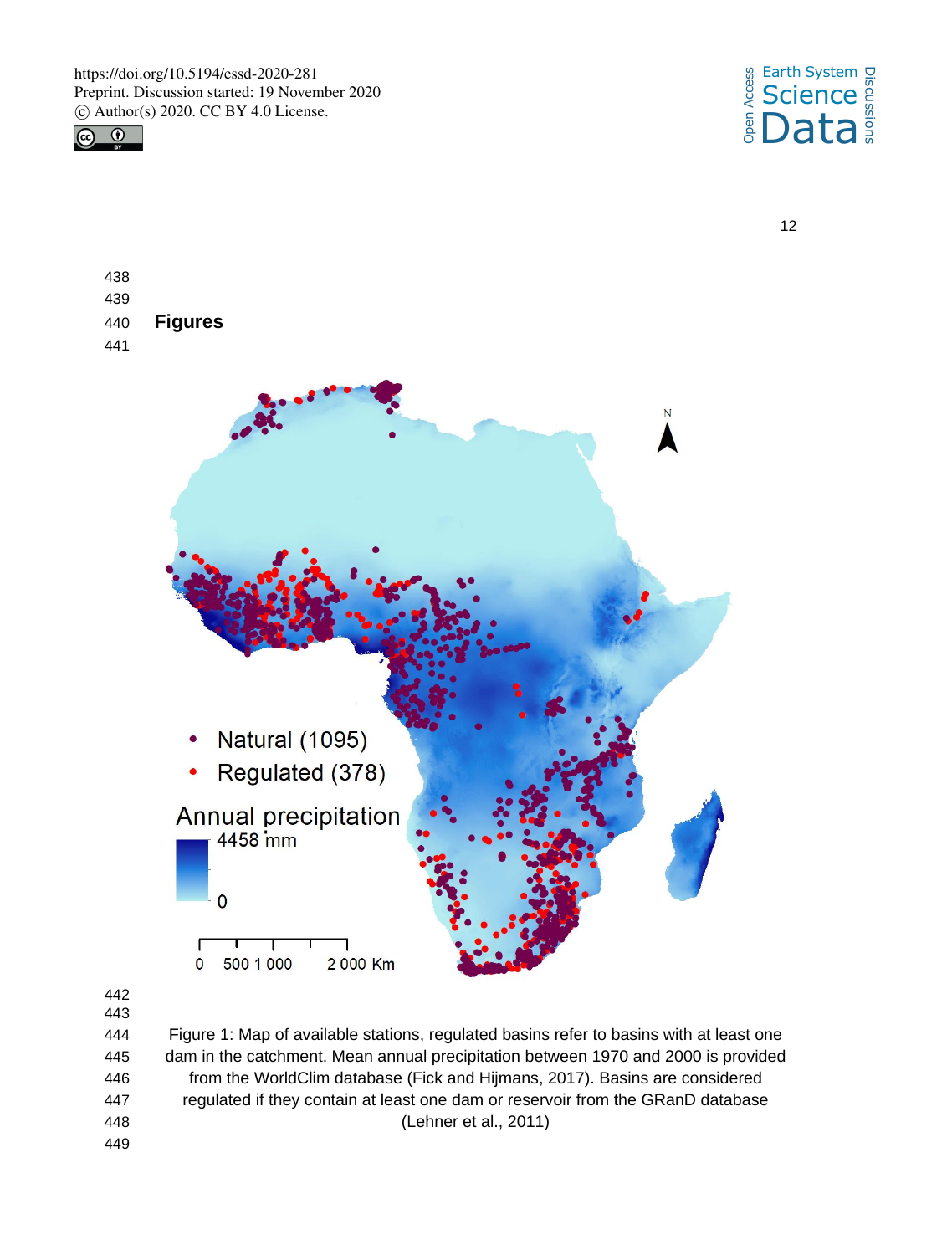







454

455

456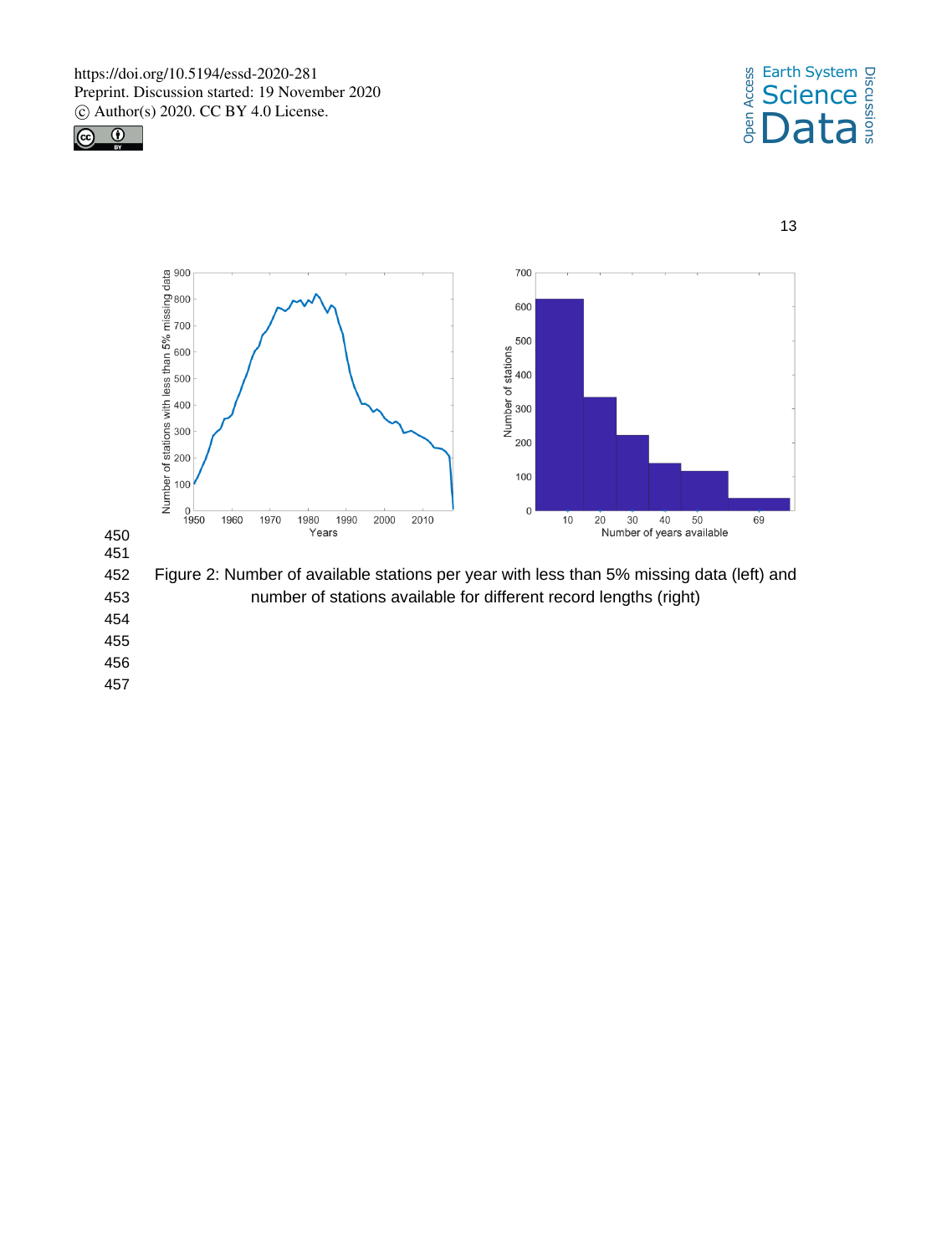



14



458<br>459

- Figure 3: Map of the delineated catchment boundaries in black, with elevation from 460 HydroSheds digital elevation model (https://www.hydrosheds.org/).
- 461 462
- 463 464
- 465
- 466
- 467
- 468
- 469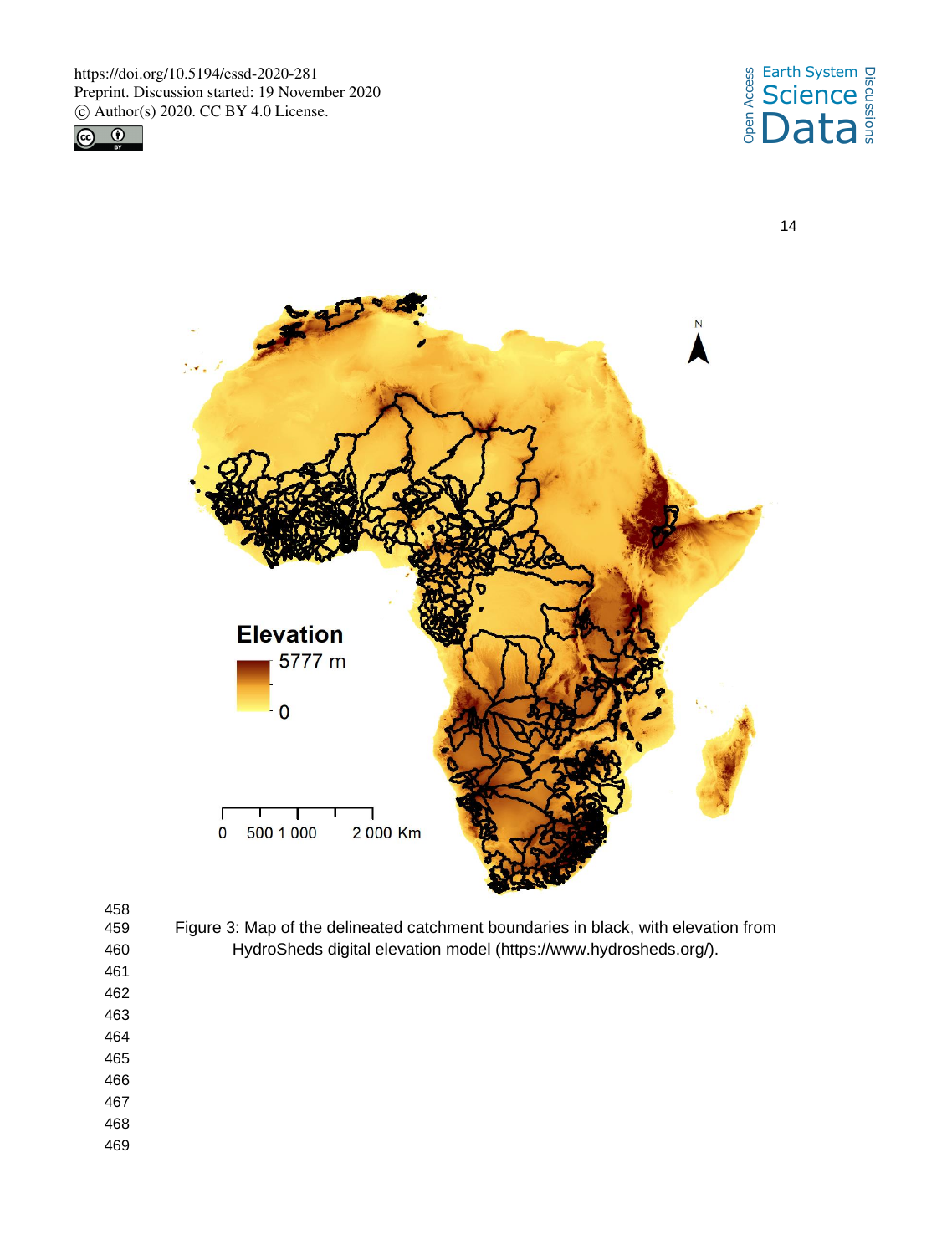







 Figure 4: Years of building date for dams located in the catchment database (data from the Global Reservoir and Dam Database v1.3)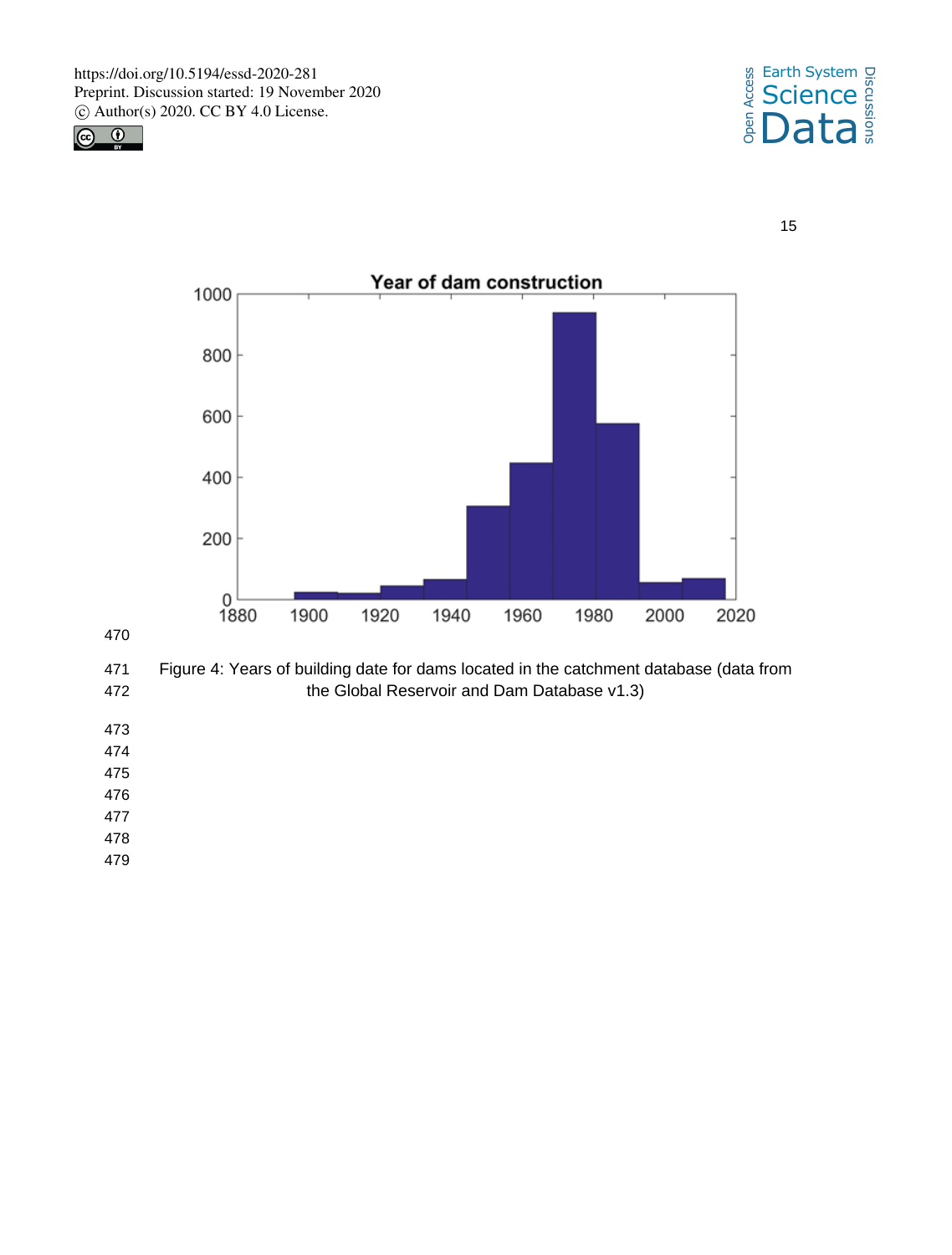



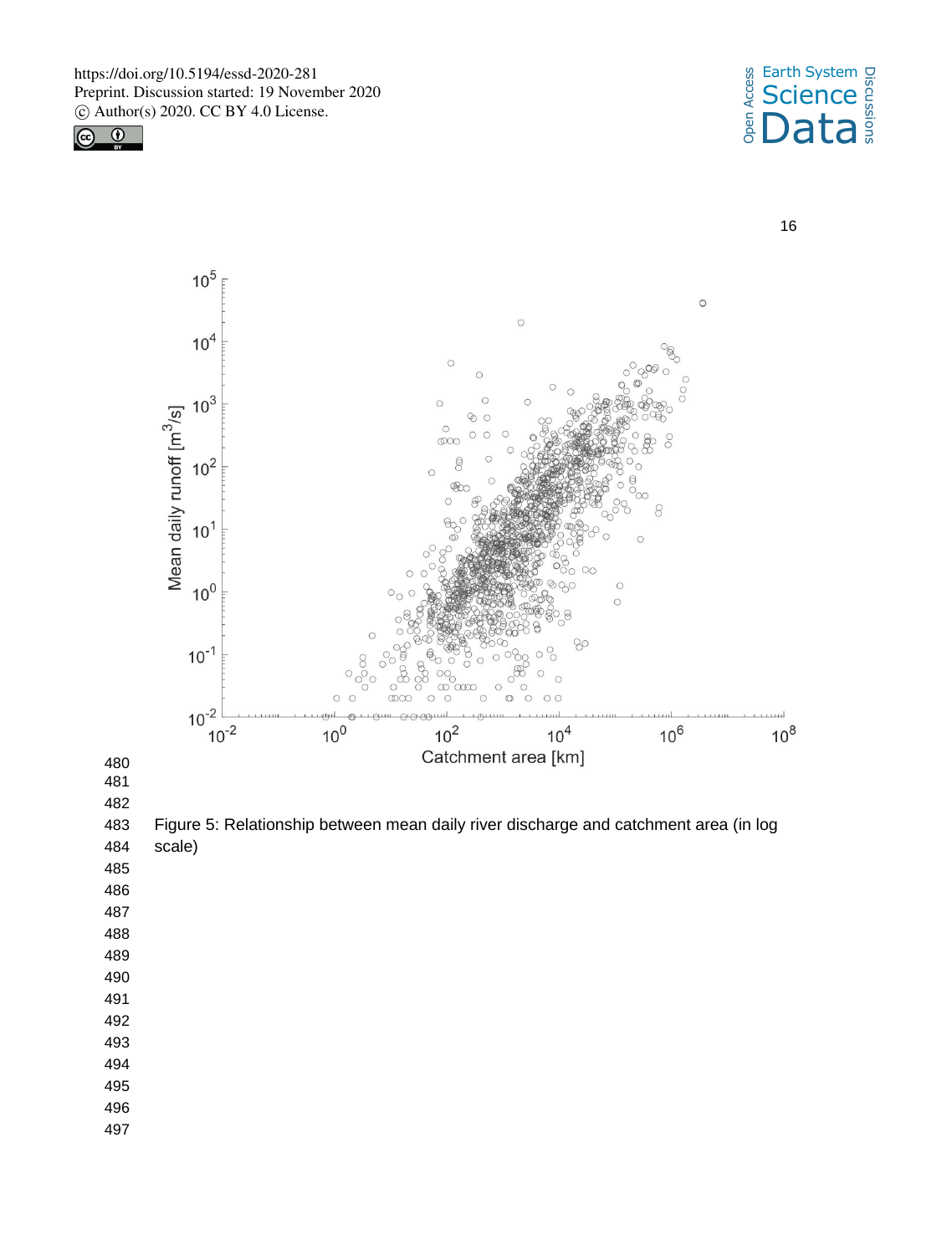



| 498               | <b>References</b>                                                                                                                                                                                                                                                 |
|-------------------|-------------------------------------------------------------------------------------------------------------------------------------------------------------------------------------------------------------------------------------------------------------------|
| 499               |                                                                                                                                                                                                                                                                   |
| 500<br>501<br>502 | Addor, N., Nearing, G., Prieto, C., Newman, A. J., Le Vine, N. and Clark, M. P.: A Ranking of<br>Hydrological Signatures Based on Their Predictability in Space, Water Resour. Res., 54(11),<br>8792-8812, doi:10.1029/2018WR022606, 2018.                        |
| 503               |                                                                                                                                                                                                                                                                   |
| 504<br>505<br>506 | Addor, N., Do, H. X., Alvarez-Garreton, C., Coxon, G., Fowler, K. and Mendoza, P. A.: Large-<br>sample hydrology: recent progress, guidelines for new datasets and grand challenges, Hydrol.<br>Sci. J., 65(5), 712-725, doi:10.1080/02626667.2019.1683182, 2020. |
| 507               |                                                                                                                                                                                                                                                                   |
| 508               | Alfieri, L., Lorini, V., Hirpa, F. A., Harrigan, S., Zsoter, E., Prudhomme, C. and Salamon, P.: A                                                                                                                                                                 |
| 509               | global streamflow reanalysis for 1980-2018, J. Hydrol. X, 6, 100049,                                                                                                                                                                                              |
| 510               | doi:10.1016/j.hydroa.2019.100049, 2020.                                                                                                                                                                                                                           |
| 511               |                                                                                                                                                                                                                                                                   |
| 512               | Barbier, B., Yacouba, H., Maïga, A. H., Mahé, G. and Paturel, J.-E.: Le retour des grands                                                                                                                                                                         |
| 513               | investissements hydrauliques en Afrique de l'Ouest : les perspectives et les enjeux,                                                                                                                                                                              |
| 514               | Géocarrefour, (1-2), 31-41, doi:10.4000/geocarrefour.7205, 2009.                                                                                                                                                                                                  |
| 515               |                                                                                                                                                                                                                                                                   |
| 516               | Beck, H. E., Vergopolan, N., Pan, M., Levizzani, V., van Dijk, A. I. J. M., Weedon, G. P., Brocca,                                                                                                                                                                |
| 517               | L., Pappenberger, F., Huffman, G. J. and Wood, E. F.: Global-scale evaluation of 22                                                                                                                                                                               |
| 518               | precipitation datasets using gauge observations and hydrological modeling, Hydrol. Earth Syst.                                                                                                                                                                    |
| 519               | Sci., 21(12), 6201-6217, doi:10.5194/hess-21-6201-2017, 2017.                                                                                                                                                                                                     |
| 520               |                                                                                                                                                                                                                                                                   |
| 521               | Beven, K., Asadullah, A., Bates, P., Blyth, E., Chappell, N., Child, S., Cloke, H., Dadson, S.,                                                                                                                                                                   |
| 522               | Everard, N., Fowler, H. J., Freer, J., Hannah, D. M., Heppell, K., Holden, J., Lamb, R., Lewis,                                                                                                                                                                   |
| 523               | H., Morgan, G., Parry, L. and Wagener, T.: Developing observational methods to drive future                                                                                                                                                                       |
| 524               | hydrological science: Can we make a start as a community?, Hydrol. Process., 34(3), 868–873,                                                                                                                                                                      |
| 525               | doi:10.1002/hyp.13622, 2020.                                                                                                                                                                                                                                      |
| 526               |                                                                                                                                                                                                                                                                   |
| 527               | Biemans, H., Haddeland, I., Kabat, P., Ludwig, F., Hutjes, R. W. A., Heinke, J., von Bloh, W.                                                                                                                                                                     |
| 528               | and Gerten, D.: Impact of reservoirs on river discharge and irrigation water supply during the                                                                                                                                                                    |
| 529               | 20th century: IMPACT OF RESERVOIRS ON DISCHARGE AND IRRIGATION, Water Resour.                                                                                                                                                                                     |
| 530               | Res., 47(3), doi:10.1029/2009WR008929, 2011.                                                                                                                                                                                                                      |
| 531               |                                                                                                                                                                                                                                                                   |
| 532               | Blume, T., van Meerveld, I. and Weiler, M.: The role of experimental work in hydrological                                                                                                                                                                         |
| 533               | sciences - insights from a community survey, Hydrol. Sci. J., 1-4,                                                                                                                                                                                                |
| 534               | doi:10.1080/02626667.2016.1230675, 2016.                                                                                                                                                                                                                          |
| 535               |                                                                                                                                                                                                                                                                   |
| 536               | Bodian, A., Dezetter, A. and Dacosta, H.: Rainfall-runoff modelling of water resources in the                                                                                                                                                                     |
| 537               | upper Senegal River basin, Int. J. Water Resour. Dev., 32(1), 89-101,                                                                                                                                                                                             |
| 538               | doi:10.1080/07900627.2015.1026435, 2016.                                                                                                                                                                                                                          |
| 539               |                                                                                                                                                                                                                                                                   |
| 540               | Bodian, A., Diop, L., Panthou, G., Dacosta, H., Deme, A., Dezetter, A., Ndiaye, P. M., Diouf, I.                                                                                                                                                                  |
| 541               | and Vischel, T.: Recent Trend in Hydroclimatic Conditions in the Senegal River Basin, Water,                                                                                                                                                                      |
| 542               | 12(2), 436, doi:10.3390/w12020436, 2020.                                                                                                                                                                                                                          |
| 543               |                                                                                                                                                                                                                                                                   |
| 544               | Bouimouass, H., Fakir, Y., Tweed, S. and Leblanc, M.: Groundwater recharge sources in                                                                                                                                                                             |
| 545               | semiarid irrigated mountain fronts, Hydrol. Process., 34(7), 1598-1615, doi:10.1002/hyp.13685,                                                                                                                                                                    |
| 546               | 2020.                                                                                                                                                                                                                                                             |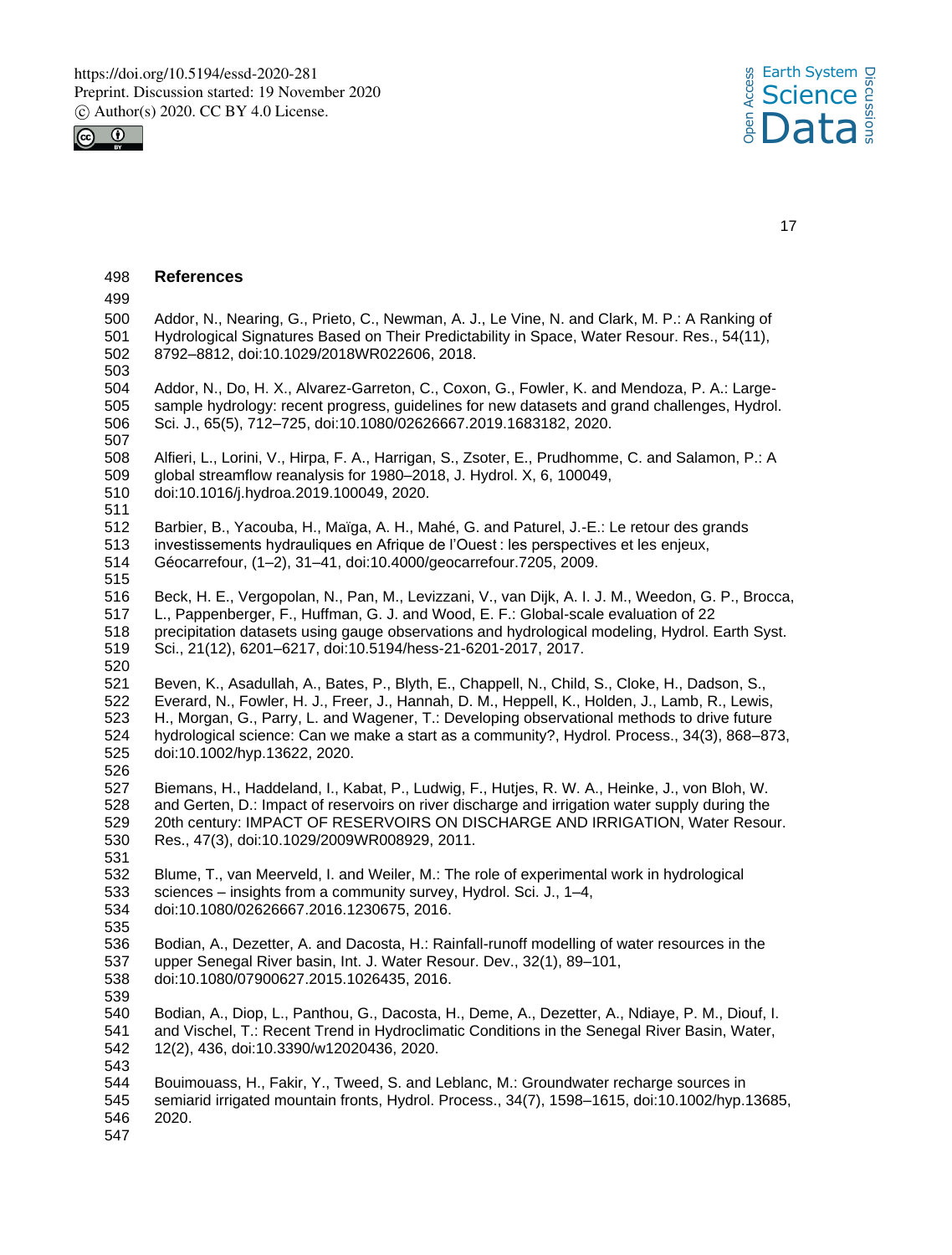



 Boyer, J.-F., Dieulin, C., Rouche, N., Cres, A., Servat, E., Paturel, J.-E. and Mahé, G.: SIEREM: an environmental information system for water resources, IAHS Publ, 308, 19–25, 2006. Brocca, L., Filippucci, P., Hahn, S., Ciabatta, L., Massari, C., Camici, S., Schüller, L., Bojkov, B. and Wagner, W.: SM2RAIN–ASCAT (2007–2018): global daily satellite rainfall data from ASCAT soil moisture observations, Earth Syst. Sci. Data, 11(4), 1583–1601, doi:10.5194/essd- 11-1583-2019, 2019. Cheng, L., Yaeger, M., Viglione, A., Coopersmith, E., Ye, S. and Sivapalan, M.: Exploring the physical controls of regional patterns of flow duration curves – Part 1: Insights from statistical analyses, Hydrol. Earth Syst. Sci., 16(11), 4435–4446, doi:10.5194/hess-16-4435-2012, 2012. Crochemore, L., Isberg, K., Pimentel, R., Pineda, L., Hasan, A. and Arheimer, B.: Lessons learnt from checking the quality of openly accessible river flow data worldwide, Hydrol. Sci. J., 65(5), 699–711, doi:10.1080/02626667.2019.1659509, 2020. Dewandel, B., Lachassagne, P., Bakalowicz, M., Weng, P. and Al-Malki, A.: Evaluation of aquifer thickness by analysing recession hydrographs. Application to the Oman ophiolite hard- rock aquifer, J. Hydrol., 274(1–4), 248–269, doi:10.1016/S0022-1694(02)00418-3, 2003. Dewandel, B., Lachassagne, P. and Qatan, A.: Spatial measurements of stream baseflow, a relevant method for aquifer characterization and permeability evaluation. Application to a hard- rock aquifer, the Oman ophiolite, Hydrol. Process., 18(17), 3391–3400, doi:10.1002/hyp.1502, 2004. Di Baldassarre, G., Montanari, A., Lins, H., Koutsoyiannis, D., Brandimarte, L. and Blöschl, G.: Flood fatalities in Africa: From diagnosis to mitigation, Geophys. Res. Lett., 37(22), n/a-n/a, doi:10.1029/2010GL045467, 2010. Dieulin, C., Mahé, G., Paturel, J.-E., Ejjiyar, S., Tramblay, Y., Rouché, N. and EL Mansouri, B.: A New 60-year 1940/1999 Monthly-Gridded Rainfall Data Set for Africa, Water, 11(2), 387, doi:10.3390/w11020387, 2019. Dixon, H., Sandström, S., Cudennec, C., Lins, H. F., Abrate, T., Bérod, D., Chernov, I., Ravalitera, N., Sighomnou, D. and Teichert, F.: Intergovernmental cooperation for hydrometry – what, why and how?, Hydrol. Sci. J., 02626667.2020.1764569, doi:10.1080/02626667.2020.1764569, 2020. Do, H. X., Westra, S. and Leonard, M.: A global-scale investigation of trends in annual maximum streamflow, J. Hydrol., 552, 28–43, doi:10.1016/j.jhydrol.2017.06.015, 2017. Do, H. X., Gudmundsson, L., Leonard, M. and Westra, S.: The Global Streamflow Indices and Metadata Archive (GSIM) – Part 1: The production of a daily streamflow archive and metadata, Earth Syst. Sci. Data, 10(2), 765–785, doi:10.5194/essd-10-765-2018, 2018. Do, H. X., Zhao, F., Westra, S., Leonard, M., Gudmundsson, L., Boulange, J. E. S., Chang, J., Ciais, P., Gerten, D., Gosling, S. N., Müller Schmied, H., Stacke, T., Telteu, C.-E. and Wada, Y.: Historical and future changes in global flood magnitude – evidence from a model–observation investigation, Hydrol. Earth Syst. Sci., 24(3), 1543–1564, doi:10.5194/hess-24-1543-2020, 2020.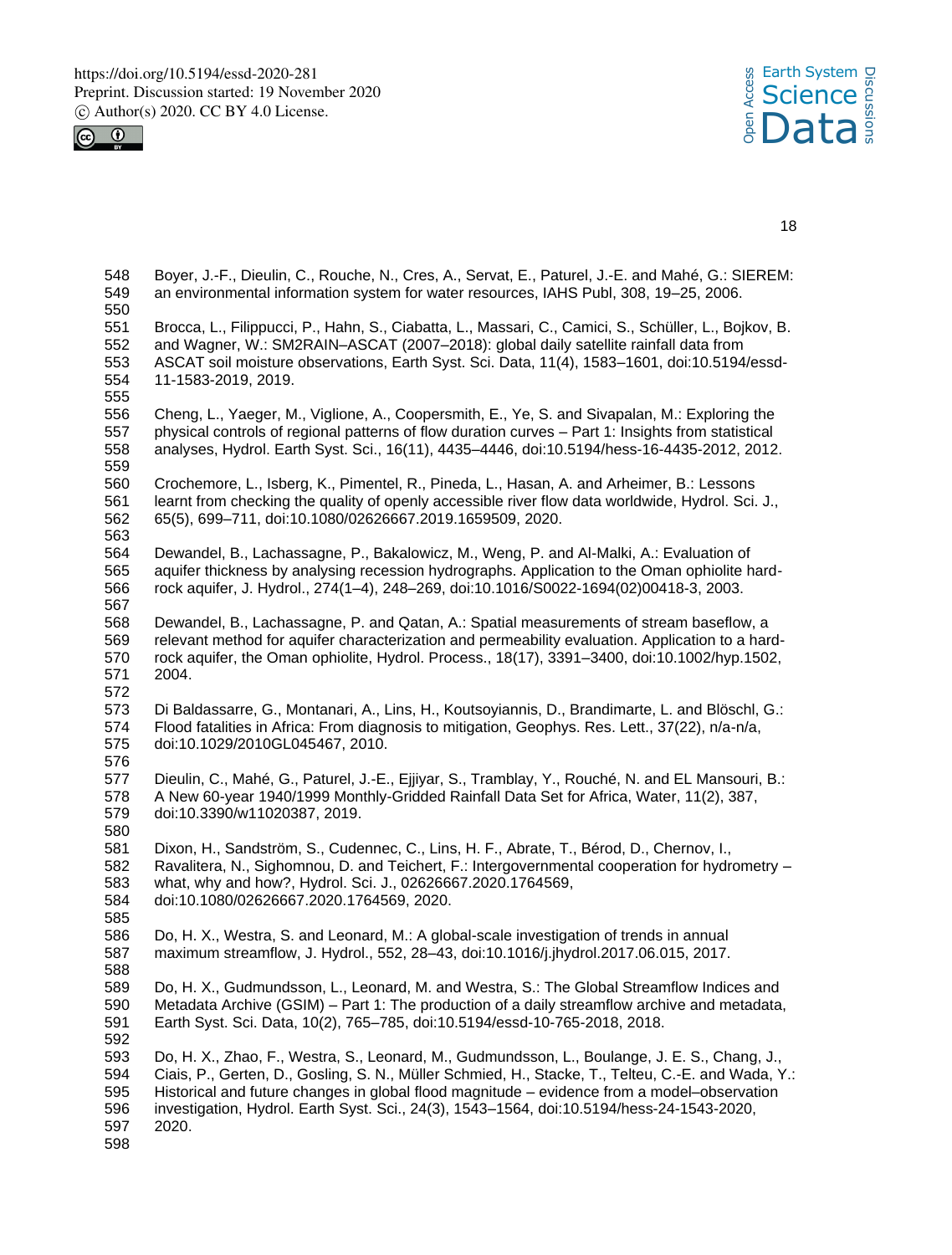



| 599<br>600<br>601<br>602               | Ellouze, M. and Abida, H.: Regional Flood Frequency Analysis in Tunisia: Identification of<br>Regional Distributions, Water Resour. Manag., 22(8), 943-957, doi:10.1007/s11269-007-9203-<br>y, 2008.                                                                                                                                                                                                  |
|----------------------------------------|-------------------------------------------------------------------------------------------------------------------------------------------------------------------------------------------------------------------------------------------------------------------------------------------------------------------------------------------------------------------------------------------------------|
| 603<br>604<br>605                      | Farguharson, F. A. K., Meigh, J. R. and Sutcliffe, J. V.: Regional flood frequency analysis in arid<br>and semi-arid areas, J. Hydrol., 138(3-4), 487-501, doi:10.1016/0022-1694(92)90132-F, 1992.                                                                                                                                                                                                    |
| 606<br>607<br>608                      | Fick, S. E. and Hijmans, R. J.: WorldClim 2: new 1km spatial resolution climate surfaces for<br>global land areas, Int. J. Climatol., 37(12), 4302-4315, doi:10.1002/joc.5086, 2017.                                                                                                                                                                                                                  |
| 609<br>610<br>611<br>612<br>613<br>614 | Forootan, E., Khaki, M., Schumacher, M., Wulfmeyer, V., Mehrnegar, N., van Dijk, A. I. J. M.,<br>Brocca, L., Farzaneh, S., Akinluyi, F., Ramillien, G., Shum, C. K., Awange, J. and Mostafaie, A.:<br>Understanding the global hydrological droughts of 2003-2016 and their relationships with<br>teleconnections, Sci. Total Environ., 650, 2587-2604, doi:10.1016/j.scitotenv.2018.09.231,<br>2019. |
| 615<br>616<br>617<br>618               | Ghiggi, G., Humphrey, V., Seneviratne, S. I. and Gudmundsson, L.: GRUN: an observation-<br>based global gridded runoff dataset from 1902 to 2014, Earth Syst. Sci. Data, 11(4), 1655-<br>1674, doi:10.5194/essd-11-1655-2019, 2019.                                                                                                                                                                   |
| 619<br>620<br>621<br>622               | Gnann, S. J., Howden, N. J. K. and Woods, R. A.: Hydrological signatures describing the<br>translation of climate seasonality into streamflow seasonality, Hydrol. Earth Syst. Sci., 24(2),<br>561-580, doi:10.5194/hess-24-561-2020, 2020.                                                                                                                                                           |
| 623<br>624<br>625<br>626               | Gudmundsson, L., Do, H. X., Leonard, M. and Westra, S.: The Global Streamflow Indices and<br>Metadata Archive (GSIM) – Part 2: Quality control, time-series indices and homogeneity<br>assessment, Earth Syst. Sci. Data, 10(2), 787-804, doi:10.5194/essd-10-787-2018, 2018.                                                                                                                         |
| 627<br>628<br>629<br>630               | Hannah, D. M., Demuth, S., van Lanen, H. A. J., Looser, U., Prudhomme, C., Rees, G., Stahl,<br>K. and Tallaksen, L. M.: Large-scale river flow archives: importance, current status and future<br>needs, Hydrol. Process., 25(7), 1191-1200, doi:10.1002/hyp.7794, 2011.                                                                                                                              |
| 631<br>632<br>633                      | Harrigan, S., Zsoter, E., Alfieri, L., Prudhomme, C., Salamon, P., Wetterhall, F., Barnard, C.,<br>Cloke, H. and Pappenberger, F.: GloFAS-ERA5 operational global river discharge reanalysis<br>1979-present, Earth Syst. Sci. Data, 12, 2043-2060, 2020                                                                                                                                              |
| 634<br>635<br>636<br>637               | Kimmage, K.: Small-scale irrigation initiatives in Nigeria: the problems of equity and<br>sustainability, Appl. Geogr., 11(1), 5-20, doi:10.1016/0143-6228(91)90002-Q, 1991.                                                                                                                                                                                                                          |
| 638<br>639<br>640                      | Komi, K., Amisigo, B., Diekkrüger, B. and Hountondji, F.: Regional Flood Frequency Analysis in<br>the Volta River Basin, West Africa, Hydrology, 3(1), 5, doi:10.3390/hydrology3010005, 2016.                                                                                                                                                                                                         |
| 641<br>642<br>643<br>644               | Lavers, D. A., Harrigan, S., Andersson, E., Richardson, D. S., Prudhomme, C. and<br>Pappenberger, F.: A vision for improving global flood forecasting, Environ. Res. Lett., 14(12),<br>121002, doi:10.1088/1748-9326/ab52b2, 2019.                                                                                                                                                                    |
| 645<br>646<br>647<br>648<br>649        | Lehner, B., Liermann, C. R., Revenga, C., Vörösmarty, C., Fekete, B., Crouzet, P., Döll, P.,<br>Endejan, M., Frenken, K., Magome, J., Nilsson, C., Robertson, J. C., Rödel, R., Sindorf, N. and<br>Wisser, D.: High-resolution mapping of the world's reservoirs and dams for sustainable river<br>flow management, Front. Ecol. Environ., 9(9), 494-502, doi:10.1890/100125, 2011.                   |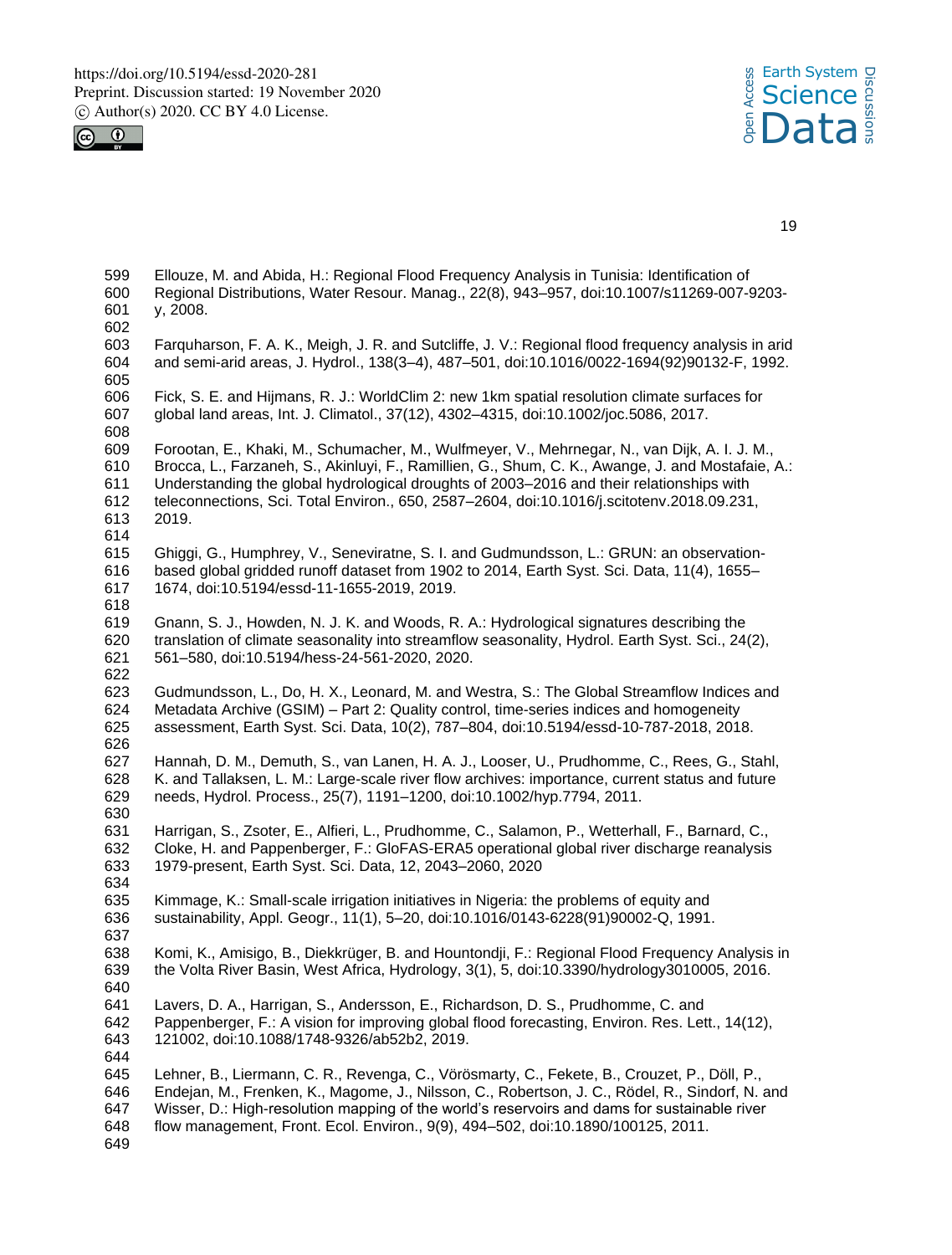



 Mahé, G. and Olivry, J.-C.: Assessment of freshwater yields to the ocean along the intertropical Atlantic coast of Africa (1951–1989), Comptes Rendus Académie Sci. - Ser. IIA - Earth Planet. Sci., 328(9), 621–626, doi:10.1016/S1251-8050(99)80159-1, 1999. Mahe, G., Lienou, G., Descroix, L., Bamba, F., Paturel, J. E., Laraque, A., Meddi, M., Habaieb, H., Adeaga, O., Dieulin, C., Chahnez Kotti, F. and Khomsi, K.: The rivers of Africa: witness of climate change and human impact on the environment, Hydrol. Process., 27(15), 2105–2114, doi:10.1002/hyp.9813, 2013. McMillan, H., Westerberg, I. and Branger, F.: Five guidelines for selecting hydrological signatures, Hydrol. Process., 31(26), 4757–4761, doi:10.1002/hyp.11300, 2017a. Nathanael, J., Smithers, J. and Horan, M.: Assessing the performance of regional flood frequency analysis methods in South Africa, Water SA, 44(3 July), doi:10.4314/wsa.v44i3.06, 2018. Ndzabandzaba, C. and Hughes, D. A.: Regional water resources assessments using an uncertain modelling approach: The example of Swaziland, J. Hydrol. Reg. Stud., 10, 47–60, doi:10.1016/j.ejrh.2017.01.002, 2017. Newman, A. J., Clark, M. P., Sampson, K., Wood, A., Hay, L. E., Bock, A., Viger, R. J., Blodgett, D., Brekke, L., Arnold, J. R., Hopson, T. and Duan, Q.: Development of a large-sample watershed-scale hydrometeorological data set for the contiguous USA: data set characteristics and assessment of regional variability in hydrologic model performance, Hydrol. Earth Syst. Sci., 19(1), 209–223, doi:10.5194/hess-19-209-2015, 2015. Nka, B. N., Oudin, L., Karambiri, H., Paturel, J. E. and Ribstein, P.: Trends in floods in West Africa: analysis based on 11 catchments in the region, Hydrol. Earth Syst. Sci., 19(11), 4707– 4719, doi:10.5194/hess-19-4707-2015, 2015. Padi, P. T., Baldassarre, G. D. and Castellarin, A.: Floodplain management in Africa: Large scale analysis of flood data, Phys. Chem. Earth Parts ABC, 36(7–8), 292–298, doi:10.1016/j.pce.2011.02.002, 2011. Peel, M. C., Finlayson, B. L. and McMahon, T. A.: Updated world map of the Köppen-Geiger climate classification, Hydrol. Earth Syst. Sci., 11(5), 1633–1644, doi:10.5194/hess-11-1633- 2007, 2007. Pekel, J.-F., Cottam, A., Gorelick, N. and Belward, A. S.: High-resolution mapping of global surface water and its long-term changes, Nature, 540(7633), 418–422, doi:10.1038/nature20584, 2016. Pettitt, A. N.: A Non-Parametric Approach to the Change-Point Problem, Appl. Stat., 28(2), 126, doi:10.2307/2346729, 1979. Roudier, P., Ducharne, A. and Feyen, L.: Climate change impacts on runoff in West Africa: a review, Hydrol. Earth Syst. Sci., 18(7), 2789–2801, doi:10.5194/hess-18-2789-2014, 2014. Satgé, F., Defrance, D., Sultan, B., Bonnet, M.-P., Seyler, F., Rouché, N., Pierron, F. and Paturel, J.-E.: Evaluation of 23 gridded precipitation datasets across West Africa, J. Hydrol.,

581, 124412, doi:10.1016/j.jhydrol.2019.124412, 2020.